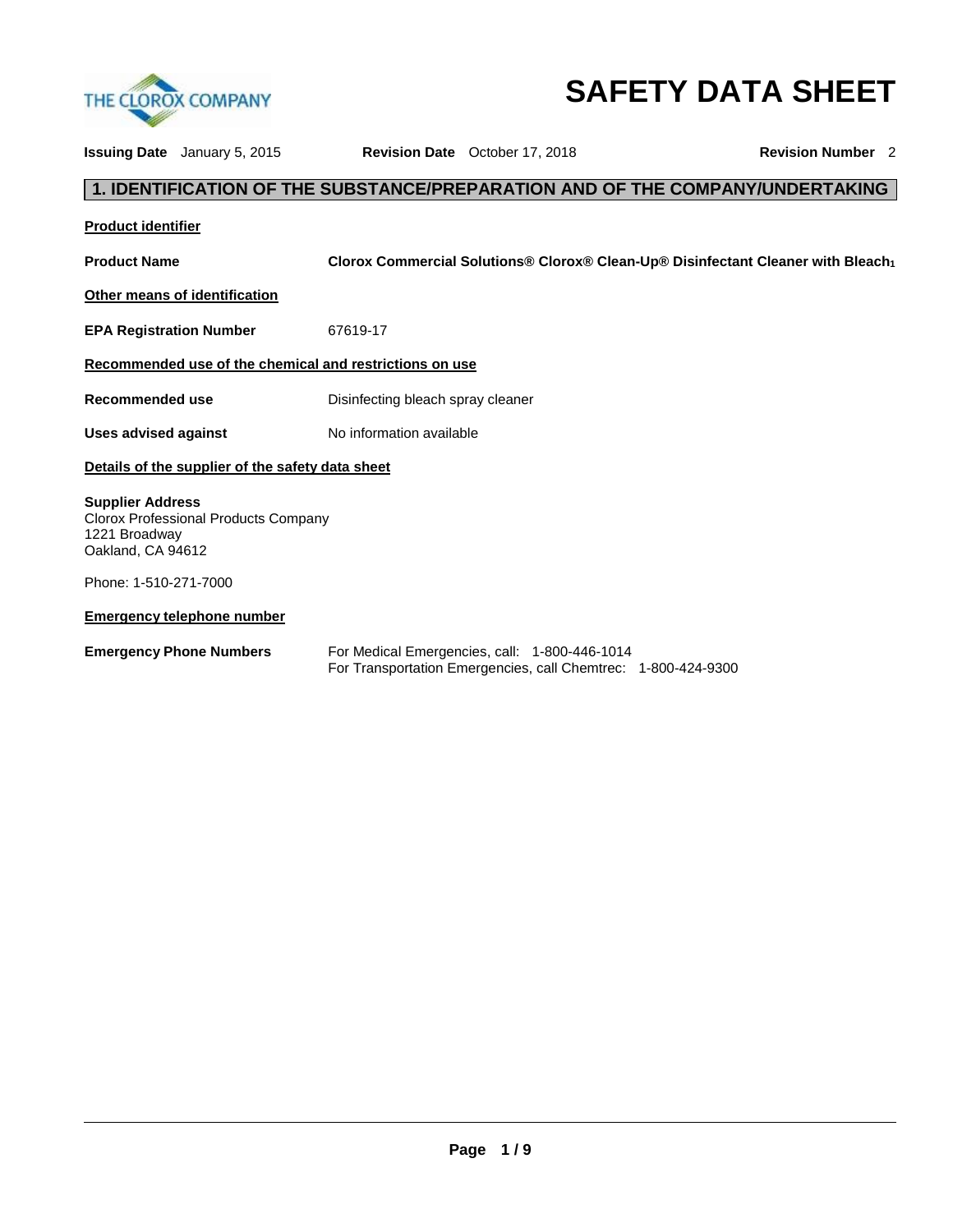#### **2. HAZARDS IDENTIFICATION**

#### **Classification**

This product is considered hazardous by the 2012 OSHA Hazard Communication Standard (29 CFR 1910.1200).

Serious eye damage/eye irritation Category 2A and Category 2A

#### **GHS Label elements, including precautionary statements**

#### **Emergency Overview**

| Signal word                      | Warning               |        |      |                            |
|----------------------------------|-----------------------|--------|------|----------------------------|
| <b>Hazard Statements</b>         |                       |        |      |                            |
| Causes serious eye irritation    |                       |        |      |                            |
|                                  |                       |        |      |                            |
|                                  |                       |        |      |                            |
| $\langle ! \rangle$              |                       |        |      |                            |
|                                  |                       |        |      |                            |
|                                  |                       |        |      |                            |
| Clear, pale yellow<br>Appearance | <b>Physical State</b> | Liquid | Odor | Citrus, herbaceous, bleach |

#### **Precautionary Statements - Prevention**

Wash hands and any exposed skin thoroughly after handling. Wear eye protection/face protection such as safety glasses.

#### **Precautionary Statements - Response**

#### **Eyes**

IF IN EYES: Rinse cautiously with water for several minutes. Remove contact lenses, if present and easy to do. Continue rinsing. If eye irritation persists: Get medical advice/attention.

#### **Precautionary Statements - Storage**

None

#### **Precautionary Statements - Disposal**

None

#### **Hazards not otherwise classified (HNOC)**

The following medical conditions may be aggravated by exposure to high concentrations of vapor or mist: heart conditions or chronic respiratory problems such as asthma, emphysema, or obstructive lung disease.

#### **Unknown Toxicity**

0.08% of the mixture consists of ingredient(s) of unknown toxicity

#### **Other information**

Toxic to aquatic life with long lasting effects

#### **Interactions with Other Chemicals**

Reacts with other household chemicals such as products containing ammonia, toilet bowl cleaners, rust removers, or acids to produce hazardous gases, such as chlorine and other chlorinated compounds.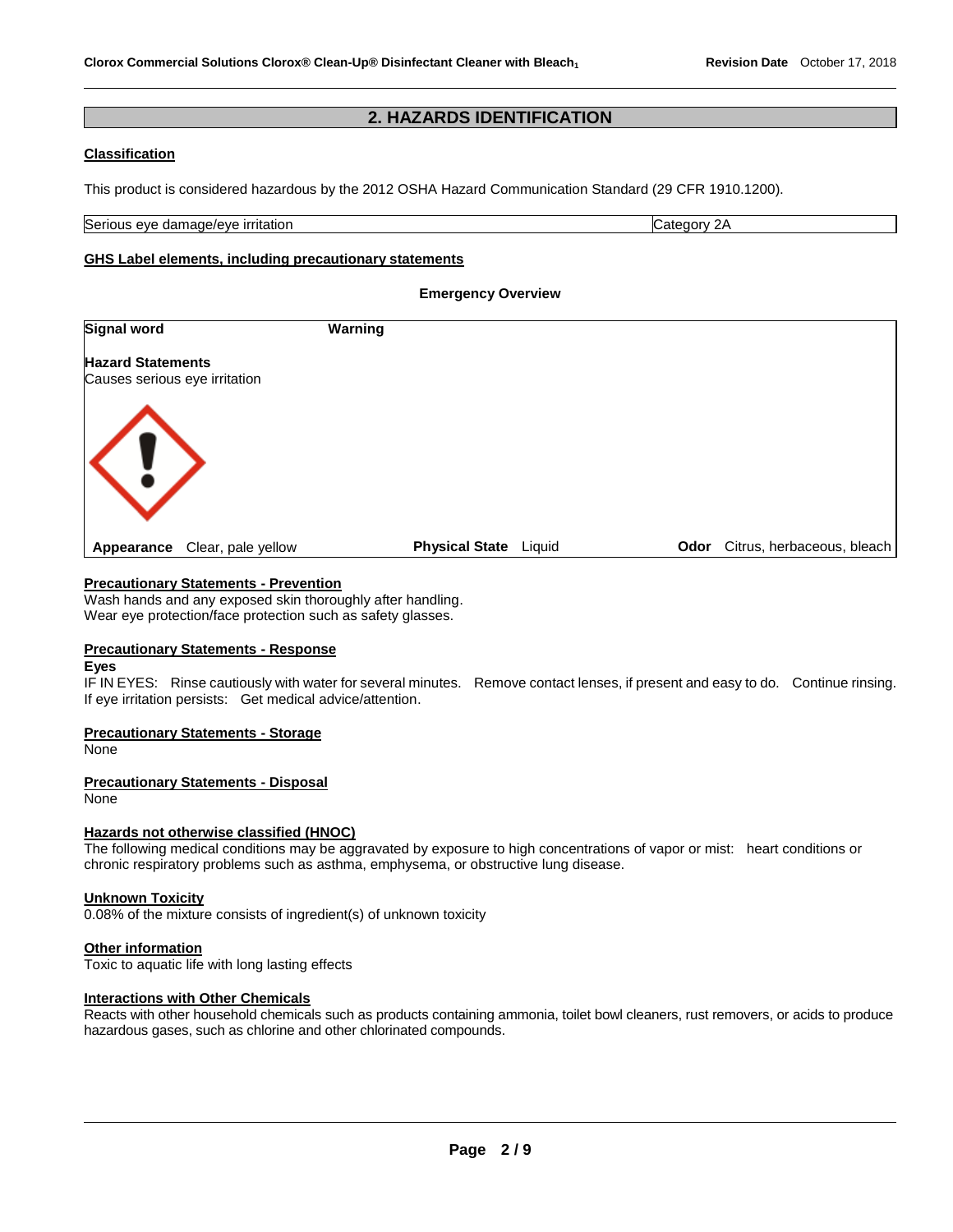#### **3. COMPOSITION/INFORMATION ON INGREDIENTS**

| <b>Chemical Name</b>                                                       | <b>CAS-No</b>                                                                                                                                                                                                                                                                 | Weight %  | <b>Trade Secret</b> |  |  |
|----------------------------------------------------------------------------|-------------------------------------------------------------------------------------------------------------------------------------------------------------------------------------------------------------------------------------------------------------------------------|-----------|---------------------|--|--|
| Sodium hypochlorite                                                        | 7681-52-9                                                                                                                                                                                                                                                                     | $1 - 5$   |                     |  |  |
| Sodium hydroxide                                                           | 1310-73-2                                                                                                                                                                                                                                                                     | $0.1 - 1$ | $\star$             |  |  |
|                                                                            | * The exact percentage (concentration) of composition has been withheld as a trade secret.                                                                                                                                                                                    |           |                     |  |  |
|                                                                            | <b>4. FIRST AID MEASURES</b>                                                                                                                                                                                                                                                  |           |                     |  |  |
| <b>First aid measures</b>                                                  |                                                                                                                                                                                                                                                                               |           |                     |  |  |
| <b>General Advice</b>                                                      | Show this safety data sheet to the doctor in attendance.                                                                                                                                                                                                                      |           |                     |  |  |
| <b>Eye Contact</b>                                                         | Rinse with plenty of water, also under the eyelids, for at least 15 minutes. Remove contact<br>lenses, if present and easy to do. Continue rinsing. Keep eye wide open while rinsing. Do<br>not rub affected area. Get medical attention if irritation develops and persists. |           |                     |  |  |
| <b>Skin Contact</b>                                                        | Rinse skin with plenty of water for 15-20 minutes. If irritation develops and persists, call a<br>doctor.                                                                                                                                                                     |           |                     |  |  |
| <b>Inhalation</b>                                                          | Move to fresh air. If breathing is affected, call a doctor.                                                                                                                                                                                                                   |           |                     |  |  |
| Ingestion                                                                  | Call a poison control center or doctor. Have person sip a glassful of water if able to swallow.<br>DO NOT induce vomiting unless told to do so by a poison control center or doctor.                                                                                          |           |                     |  |  |
| <b>Protection of First-aiders</b>                                          | Avoid contact with skin, eyes or clothing. Use personal protective equipment as required.<br>Wear personal protective clothing (see section 8).                                                                                                                               |           |                     |  |  |
| Most important symptoms and effects, both acute and delayed                |                                                                                                                                                                                                                                                                               |           |                     |  |  |
| <b>Most Important Symptoms and</b><br><b>Effects</b>                       | Stinging and irritation of eyes.                                                                                                                                                                                                                                              |           |                     |  |  |
| Indication of any immediate medical attention and special treatment needed |                                                                                                                                                                                                                                                                               |           |                     |  |  |
| <b>Notes to Physician</b>                                                  | Treat symptomatically.                                                                                                                                                                                                                                                        |           |                     |  |  |
|                                                                            | <b>5. FIRE-FIGHTING MEASURES</b>                                                                                                                                                                                                                                              |           |                     |  |  |

#### **Suitable Extinguishing Media**

Use extinguishing measures that are appropriate to local circumstances and the surrounding environment.

#### **Unsuitable Extinguishing Media**

CAUTION: Use of water spray when fighting fire may be inefficient.

#### **Specific Hazards Arising from the Chemical**

No information available.

#### **Explosion Data**

**Sensitivity to Mechanical Impact** None.

**Sensitivity to Static Discharge Mone.** 

#### **Protective equipment and precautions for firefighters**

As in any fire, wear self-contained breathing apparatus pressure-demand, MSHA/NIOSH (approved or equivalent) and full protective gear.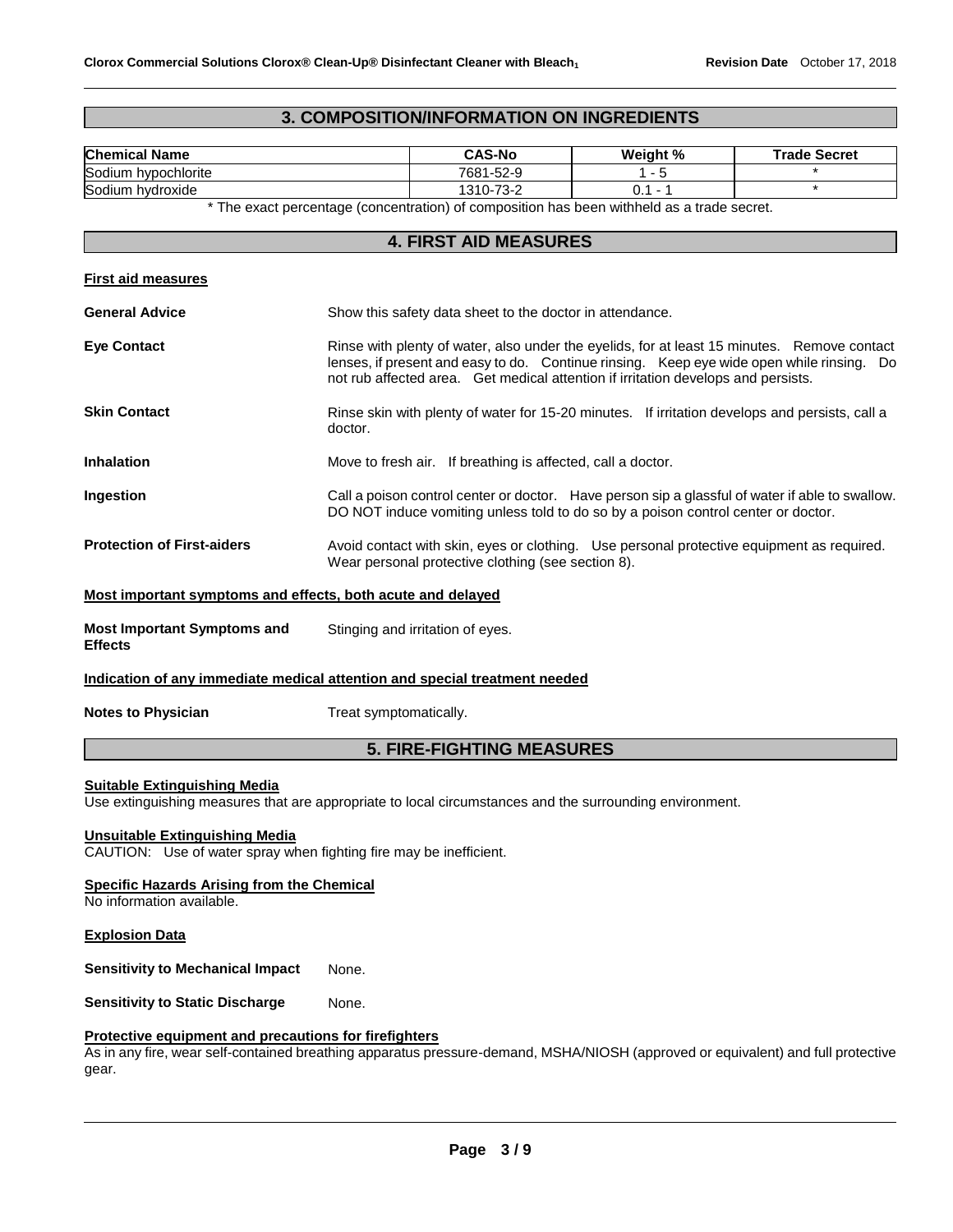#### **6. ACCIDENTAL RELEASE MEASURES**

#### **Personal precautions, protective equipment and emergency procedures**

| <b>Personal Precautions</b>                          |                                                                                  | Avoid contact with eyes, skin, and clothing. Use personal protective equipment as required. |  |  |
|------------------------------------------------------|----------------------------------------------------------------------------------|---------------------------------------------------------------------------------------------|--|--|
| <b>Other Information</b>                             | Refer to protective measures listed in Sections 7 and 8.                         |                                                                                             |  |  |
| <b>Environmental precautions</b>                     |                                                                                  |                                                                                             |  |  |
| <b>Environmental Precautions</b>                     | See Section 12 for ecological Information.                                       |                                                                                             |  |  |
| Methods and material for containment and cleaning up |                                                                                  |                                                                                             |  |  |
| <b>Methods for Containment</b>                       | Prevent further leakage or spillage if safe to do so.                            |                                                                                             |  |  |
| <b>Methods for Cleaning Up</b>                       | treatment facility in advance to assure ability to process washed-down material. | Absorb and containerize. Wash residual down to sanitary sewer. Contact the sanitary         |  |  |

### **7. HANDLING AND STORAGE**

#### **Precautions for safe handling**

| <b>Handling</b> | Handle in accordance with good industrial hygiene and safety practice. Avoid contact with |  |  |
|-----------------|-------------------------------------------------------------------------------------------|--|--|
|                 | skin, eyes or clothing.  Do not eat, drink or smoke when using this product.              |  |  |

#### **Conditions for safe storage, including any incompatibilities**

| <b>Storage</b>               | Keep containers tightly closed in a dry, cool and well-ventilated place.    |
|------------------------------|-----------------------------------------------------------------------------|
| <b>Incompatible Products</b> | Products containing ammonia, toilet bowl cleaners, rust removers, or acids. |

#### **8. EXPOSURE CONTROLS/PERSONAL PROTECTION**

#### **Control parameters**

#### **Exposure Guidelines**

| <b>Chemical Name</b>             | <b>ACGIH TLV</b>             | <b>OSHA PEL</b>         | <b>NIOSH IDLH</b>                                        |
|----------------------------------|------------------------------|-------------------------|----------------------------------------------------------|
| Sodium hydroxide<br>1310-73-2    | Ceiling: 2 mg/m <sup>3</sup> | TWA: $2 \text{ mg/m}^3$ | IDLH: $10 \text{ mg/m}^3$<br>Ceiling: $2 \text{ mg/m}^3$ |
| Sodium hypochlorite<br>7681-52-9 | None                         | None                    | None                                                     |

*ACGIH TLV: American Conference of Governmental Industrial Hygienists - Threshold Limit Value. OSHA PEL: Occupational Safety and Health Administration - Permissible Exposure Limits. NIOSH IDLH: Immediately Dangerous to Life or Health.*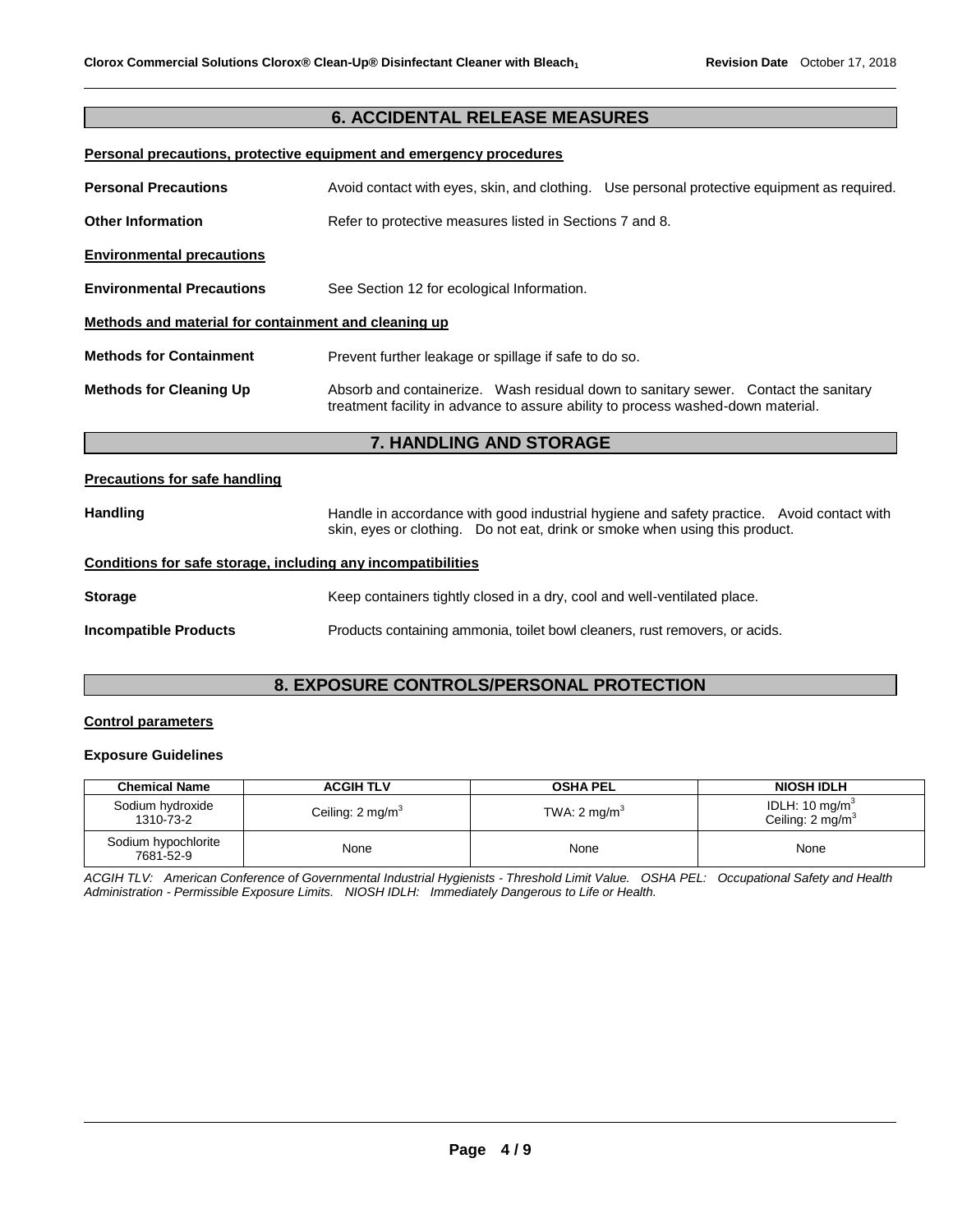#### **Appropriate engineering controls**

| <b>Engineering Measures</b>                                           | <b>Showers</b><br>Eyewash stations<br>Ventilation systems                                                                                                                                                                                                                                                                        |  |  |
|-----------------------------------------------------------------------|----------------------------------------------------------------------------------------------------------------------------------------------------------------------------------------------------------------------------------------------------------------------------------------------------------------------------------|--|--|
| Individual protection measures, such as personal protective equipment |                                                                                                                                                                                                                                                                                                                                  |  |  |
| <b>Eye/Face Protection</b>                                            | If splashes are likely to occur: Wear safety glasses with side shields (or goggles).<br>None<br>required for consumer use.                                                                                                                                                                                                       |  |  |
| <b>Skin and Body Protection</b>                                       | None required under normal use conditions.                                                                                                                                                                                                                                                                                       |  |  |
| <b>Respiratory Protection</b>                                         | If exposure limits are exceeded or irritation is experienced, NIOSH/MSHA approved<br>respiratory protection should be worn. Positive-pressure supplied air respirators may be<br>required for high airborne contaminant concentrations. Respiratory protection must be<br>provided in accordance with current local regulations. |  |  |
| <b>Hygiene Measures</b>                                               | Remove and wash contaminated clothing before re-use. Avoid contact with skin, eyes or<br>clothing. Do not eat, drink or smoke when using this product.                                                                                                                                                                           |  |  |

## **9. PHYSICAL AND CHEMICAL PROPERTIES**

#### **Physical and Chemical Properties**

| <b>Physical State</b>                                   | Liquid            |      |                       |                            |
|---------------------------------------------------------|-------------------|------|-----------------------|----------------------------|
| Appearance                                              | Clear             | Odor |                       | Citrus, herbaceous, bleach |
| <b>Color</b>                                            | Pale yellow       |      | <b>Odor Threshold</b> | No information available   |
| <b>Property</b>                                         | <b>Values</b>     |      | <b>Remarks/Method</b> |                            |
| рH                                                      | $12.4 - 12.8$     |      | None known            |                            |
| <b>Melting/freezing point</b>                           | No data available |      | None known            |                            |
| Boiling point / boiling range                           | No data available |      | None known            |                            |
| <b>Flash Point</b>                                      | Not flammable     |      | None known            |                            |
| <b>Evaporation rate</b>                                 | No data available |      | None known            |                            |
| Flammability (solid, gas)                               | No data available |      | None known            |                            |
| <b>Flammability Limits in Air</b>                       |                   |      |                       |                            |
| <b>Upper flammability limit</b>                         | No data available |      | None known            |                            |
| Lower flammability limit                                | No data available |      | None known            |                            |
| Vapor pressure                                          | No data available |      | None known            |                            |
| Vapor density                                           | No data available |      | None known            |                            |
| <b>Specific Gravity</b>                                 | $-1.03$           |      | None known            |                            |
| <b>Water Solubility</b>                                 | Soluble in water  |      | None known            |                            |
| Solubility in other solvents                            | No data available |      | None known            |                            |
| Partition coefficient: n-octanol/waterNo data available |                   |      | None known            |                            |
| <b>Autoignition temperature</b>                         | No data available |      | None known            |                            |
| <b>Decomposition temperature</b>                        | No data available |      | None known            |                            |
| <b>Kinematic viscosity</b>                              | No data available |      | None known            |                            |
| <b>Dynamic viscosity</b>                                | No data available |      | None known            |                            |
| <b>Explosive Properties</b>                             | Not explosive     |      |                       |                            |
| <b>Oxidizing Properties</b>                             | No data available |      |                       |                            |
| <b>Other Information</b>                                |                   |      |                       |                            |
| <b>Softening Point</b>                                  | No data available |      |                       |                            |
| <b>VOC Content (%)</b>                                  | No data available |      |                       |                            |
| <b>Particle Size</b>                                    | No data available |      |                       |                            |
| <b>Particle Size Distribution</b>                       | No data available |      |                       |                            |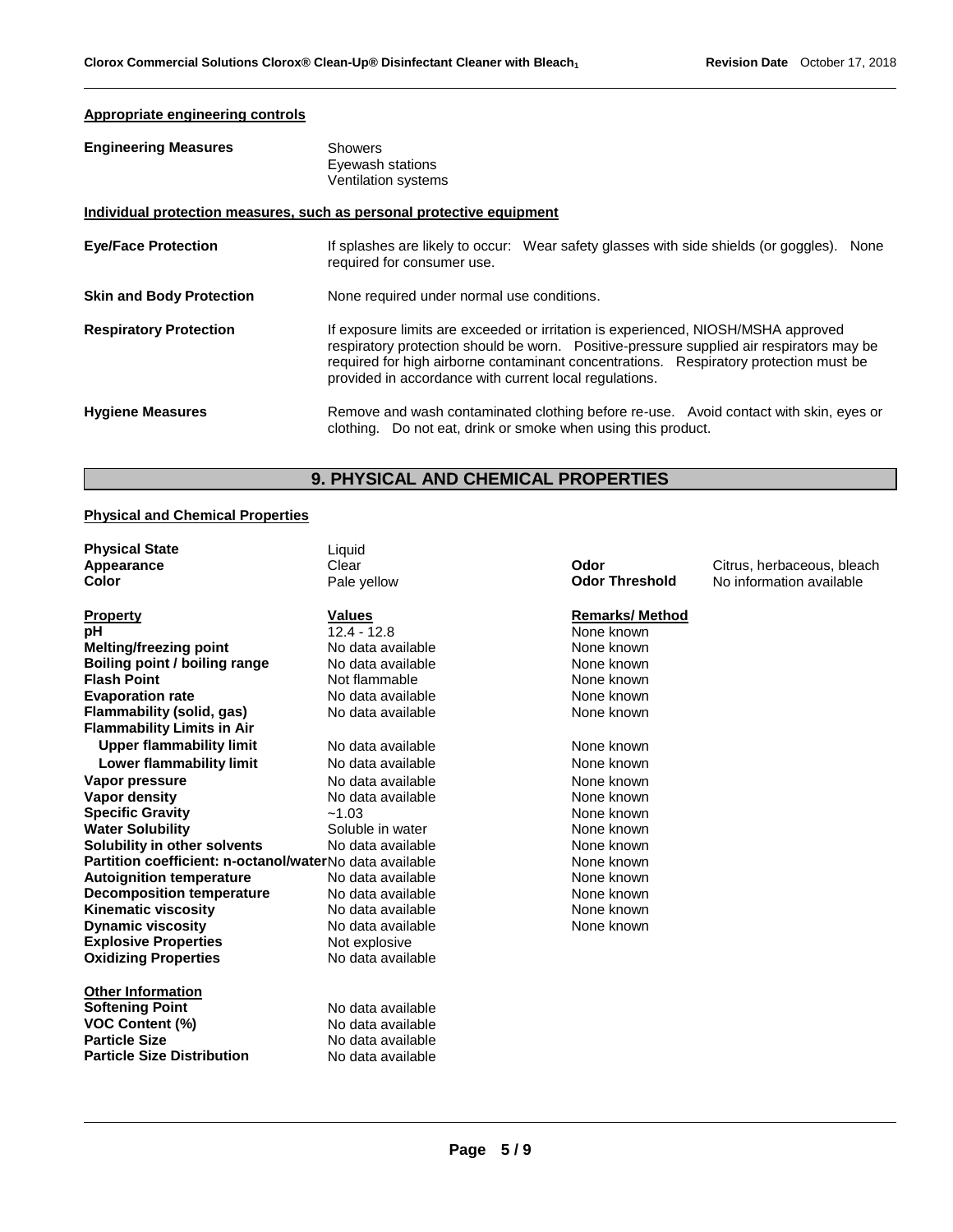#### **10. STABILITY AND REACTIVITY**

#### **Reactivity**

Reacts with other household chemicals such as products containing ammonia, toilet bowl cleaners, rust removers, or acids to produce hazardous gases, such as chlorine and other chlorinated compounds.

#### **Chemical stability**

Stable under recommended storage conditions.

#### **Possibility of Hazardous Reactions**

None under normal processing.

#### **Conditions to avoid**

None known based on information supplied.

#### **Incompatible materials**

Products containing ammonia, toilet bowl cleaners, rust removers, vinegar, or acids.

#### **Hazardous Decomposition Products**

None known based on information supplied.

#### **11. TOXICOLOGICAL INFORMATION**

#### **Information on likely routes of exposure**

#### **Product Information** .

| <b>Inhalation</b>   | Exposure to vapor or mist may irritate respiratory tract.                                                         |
|---------------------|-------------------------------------------------------------------------------------------------------------------|
| <b>Eye Contact</b>  | Causes serious eye irritation.                                                                                    |
| <b>Skin Contact</b> | Prolonged contact may cause irritation.                                                                           |
| Ingestion           | Ingestion may cause irritation to mucous membranes and gastrointestinal tract, nausea,<br>vomiting, and diarrhea. |

#### **Component Information**

| <b>Chemical Name</b>             | LD50 Oral        | LD50 Dermal           | <b>LC50 Inhalation</b> |
|----------------------------------|------------------|-----------------------|------------------------|
| Sodium hypochlorite<br>7681-52-9 | 8200 mg/kg (Rat) | >10000 mg/kg (Rabbit) |                        |
| Sodium hydroxide<br>1310-73-2    |                  | 1350 mg/kg (Rabbit)   |                        |

#### **Information on toxicological effects**

**Symptoms Causes redness and tearing of the eyes. Delayed and immediate effects as well as chronic effects from short and long-term exposure Sensitization Mutagenic Effects**  No information available. No information available.

**Carcinogenicity** The table below indicates whether each agency has listed any ingredient as a carcinogen.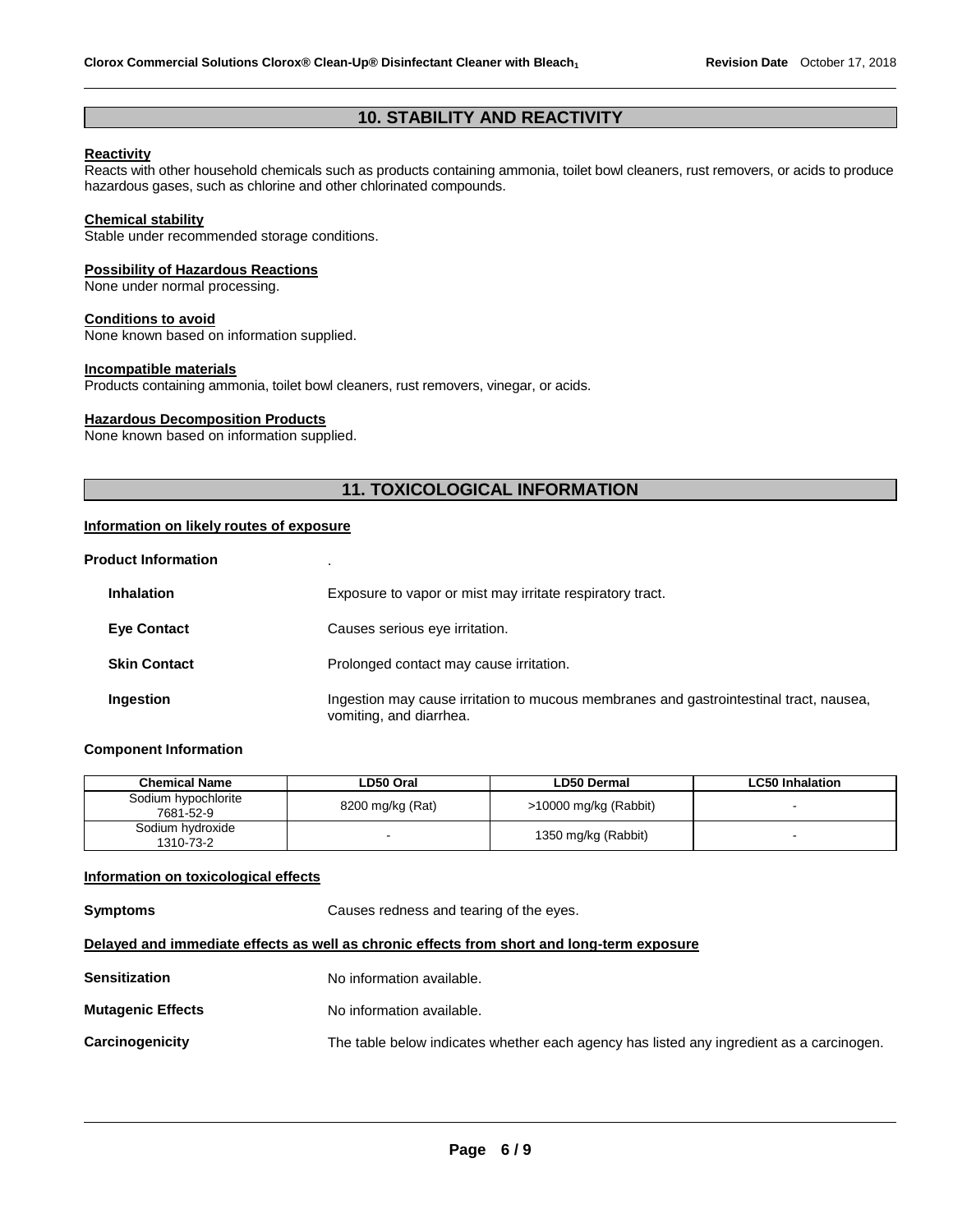| <b>Chemical Name</b>                                                                 | <b>ACGIH</b>                                               | <b>IARC</b>                                                     | <b>NTP</b> | <b>OSHA</b> |  |  |
|--------------------------------------------------------------------------------------|------------------------------------------------------------|-----------------------------------------------------------------|------------|-------------|--|--|
| Sodium hypochlorite<br>7681-52-9                                                     |                                                            | Group 3                                                         |            |             |  |  |
|                                                                                      | <b>IARC (International Agency for Research on Cancer)</b>  |                                                                 |            |             |  |  |
|                                                                                      | Group 3 - Not Classifiable as to Carcinogenicity in Humans |                                                                 |            |             |  |  |
| <b>Reproductive Toxicity</b>                                                         |                                                            | No information available.                                       |            |             |  |  |
| <b>STOT - single exposure</b>                                                        |                                                            | No information available.                                       |            |             |  |  |
| <b>STOT - repeated exposure</b><br><b>Chronic Toxicity</b>                           |                                                            | No information available.<br>Carcinogenic potential is unknown. |            |             |  |  |
| Target Organ Effects<br>Respiratory system, eyes, skin, gastrointestinal tract (GI). |                                                            |                                                                 |            |             |  |  |
| <b>Aspiration Hazard</b>                                                             | No information available.                                  |                                                                 |            |             |  |  |

#### **Numerical measures of toxicity - Product Information**

**The following values are calculated based on chapter 3.1 of the GHS document** Not applicable

#### **12. ECOLOGICAL INFORMATION**

#### **Ecotoxicity**

Toxic to aquatic life with long lasting effects.

#### **Persistence and Degradability**

No information available.

#### **Bioaccumulation**

No information available.

#### **Other adverse effects**

No information available.

#### **13. DISPOSAL CONSIDERATIONS**

#### **Disposal methods**

Dispose of in accordance with all applicable federal, state, and local regulations.

#### **Contaminated Packaging**

Do not reuse empty containers. Dispose of in accordance with all applicable federal, state, and local regulations.

|                 | <b>14. TRANSPORT INFORMATION</b>                                                                 |
|-----------------|--------------------------------------------------------------------------------------------------|
| <u>DOT</u>      | Not restricted.                                                                                  |
| <b>TDG</b>      | Not restricted for road or rail.                                                                 |
| <u>ICAO</u>     | Not restricted, as per Special Provision A197, Environmentally Hazardous Substance<br>exception. |
| <b>IATA</b>     | Not restricted, as per Special Provision A197, Environmentally Hazardous Substance<br>exception. |
| <b>IMDG/IMO</b> | Not restricted, as per IMDG Code 2.10.2.7, Marine Pollutant exception.                           |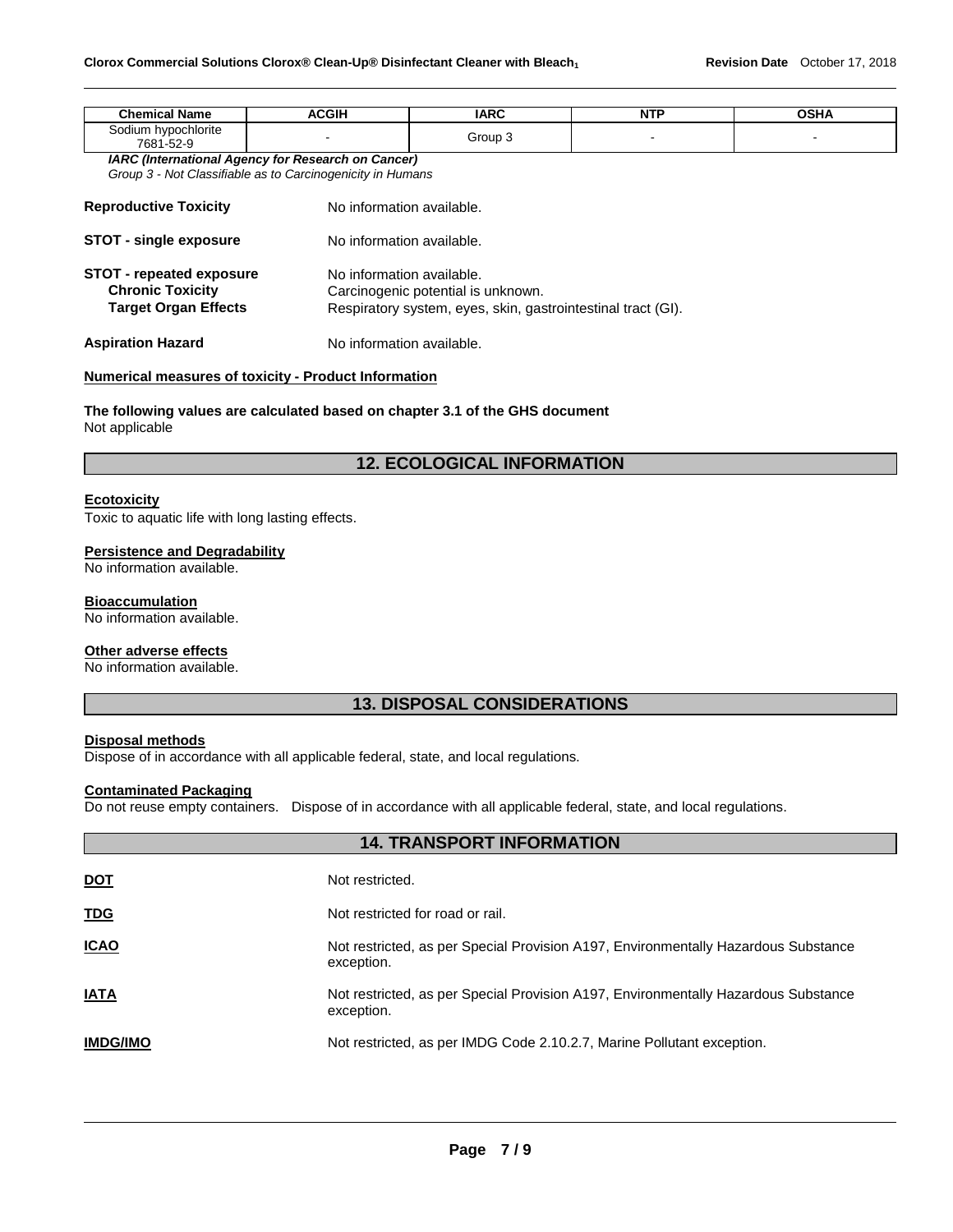#### **15. REGULATORY INFORMATION**

#### **Chemical Inventories**

| <b>TSCA</b>     | All components of this product are either on the TSCA 8(b) Inventory or otherwise exempt |
|-----------------|------------------------------------------------------------------------------------------|
| <b>DSL/NDSL</b> | from listing.<br>All components are on the DSL or NDSL.                                  |

**TSCA** - United States Toxic Substances Control Act Section 8(b) Inventory **DSL/NDSL** - Canadian Domestic Substances List/Non-Domestic Substances List

#### **U.S. Federal Regulations**

#### **SARA 313**

Section 313 of Title III of the Superfund Amendments and Reauthorization Act of 1986 (SARA). This product does not contain any chemicals which are subject to the reporting requirements of the Act and Title 40 of the Code of Federal Regulations, Part 372

| <b>SARA 311/312 Hazard Categories</b>    |     |
|------------------------------------------|-----|
| <b>Acute Health Hazard</b>               | Yes |
| <b>Chronic Health Hazard</b>             | N٥  |
| <b>Fire Hazard</b>                       | Nο  |
| <b>Sudden Release of Pressure Hazard</b> | N٥  |
| <b>Reactive Hazard</b>                   | N۵  |

#### **Clean Water Act**

This product contains the following substances which are regulated pollutants pursuant to the Clean Water Act (40 CFR 122.21 and 40 CFR 122.42)

| <b>Chemical Name</b>             | <b>CWA - Reportable</b><br>Quantities | <b>CWA - Toxic Pollutants</b> | <b>CWA - Priority Pollutants</b> | <b>CWA - Hazardous</b><br><b>Substances</b> |
|----------------------------------|---------------------------------------|-------------------------------|----------------------------------|---------------------------------------------|
| Sodium hypochlorite<br>7681-52-9 | 100 <sub>lb</sub>                     |                               |                                  |                                             |
| Sodium hydroxide<br>1310-73-2    | 1000 lb                               |                               |                                  |                                             |

#### **CERCLA**

This material, as supplied, contains one or more substances regulated as a hazardous substance under the Comprehensive Environmental Response Compensation and Liability Act (CERCLA) (40 CFR 302)

| <b>Chemical Name</b>             | <b>Hazardous Substances RQs</b> | <b>Extremely Hazardous Substances</b><br><b>RQs</b> | RQ                                        |
|----------------------------------|---------------------------------|-----------------------------------------------------|-------------------------------------------|
| Sodium hypochlorite<br>7681-52-9 | 100 lb                          | -                                                   | RQ 100 lb final RQ<br>RQ 45.4 kg final RQ |
| Sodium hydroxide<br>1310-73-2    | 1000 lb                         | -                                                   | RQ 1000 lb final RQ<br>RQ 454 kg final RQ |

#### **EPA Statement**

This chemical is a pesticide product registered by the Environmental Protection Agency and is subject to certain labeling requirements under federal pesticide law. These requirements differ from the classification criteria and hazard information required for safety data sheets and for workplace labels of non-pesticide chemicals. Following is the hazard information as required on the pesticide label:

**WARNING: EYE AND SKIN IRRITANT**. Causes substantial but temporary eye injury. Do not get in eyes or on clothing. Avoid contact with skin. Wear protective eyewear. Wash thoroughly with soap and water after handling and before eating, drinking, chewing gum, or using tobacco. Remove and wash contaminated clothing before reuse. Harmful if swallowed. For sensitive skin or prolonged use, wear gloves. Vapors may irritate. Avoid prolonged breathing of vapors. Use only in well ventilated areas. **Not recommended for use by persons with heart conditions or chronic respiratory problems such as asthma, emphysema or obstructive lung disease.**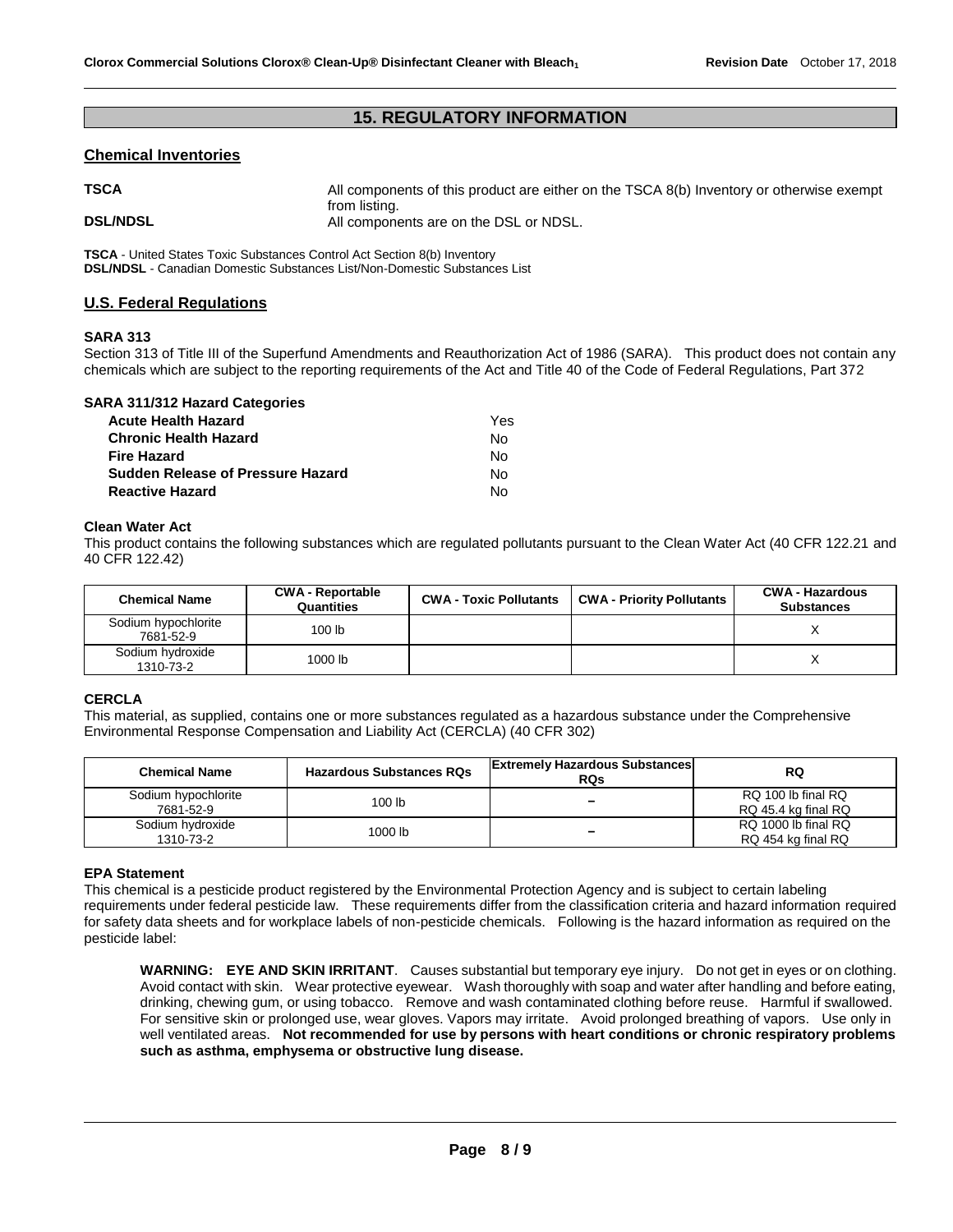#### **US State Regulations**

#### **California Proposition 65**

This product does not contain any Proposition 65 chemicals.

#### **U.S. State Right-to-Know Regulations**

| <b>Chemical Name</b>             | <b>New Jersey</b> | <b>Massachusetts</b> | Pennsvlvania | <b>Rhode Island</b> | <b>Illinois</b> |
|----------------------------------|-------------------|----------------------|--------------|---------------------|-----------------|
| Sodium hypochlorite<br>7681-52-9 |                   |                      |              |                     |                 |
| Sodium hydroxide<br>1310-73-2    |                   |                      |              |                     |                 |

#### **International Regulations**

#### **Canada WHMIS Hazard Class** D2B - Toxic materials



#### **16. OTHER INFORMATION**

| <b>NFPA</b>          | <b>Health Hazard</b> 2 | <b>Flammability</b> 0                                                                         | <b>Instability</b> 0     | <b>Physical and Chemical Hazards -</b> |  |
|----------------------|------------------------|-----------------------------------------------------------------------------------------------|--------------------------|----------------------------------------|--|
| <b>HMIS</b>          | <b>Health Hazard</b> 2 | <b>Flammability</b> 0                                                                         | <b>Physical Hazard</b> 0 | <b>Personal Protection B</b>           |  |
| <b>Prepared By</b>   |                        | <b>Product Stewardship</b><br>23 British American Blvd.<br>Latham, NY 12110<br>1-800-572-6501 |                          |                                        |  |
| <b>Revision Date</b> |                        | October 17, 2018                                                                              |                          |                                        |  |
| <b>Revision Note</b> |                        | Revised Sections 2, 4, 8, and 11.                                                             |                          |                                        |  |
| Reference            |                        | 1103369/50546003.004                                                                          |                          |                                        |  |

#### **General Disclaimer**

**The information provided in this Safety Data Sheet is correct to the best of our knowledge, information and belief at the date of its publication. The information given is designed only as a guidance for safe handling, use, processing, storage, transportation, disposal and release and is not to be considered a warranty or quality specification. The information relates only to the specific material designated and may not be valid for such material used in combination with any other materials or in any process, unless specified in the text.**

#### **End of Safety Data Sheet**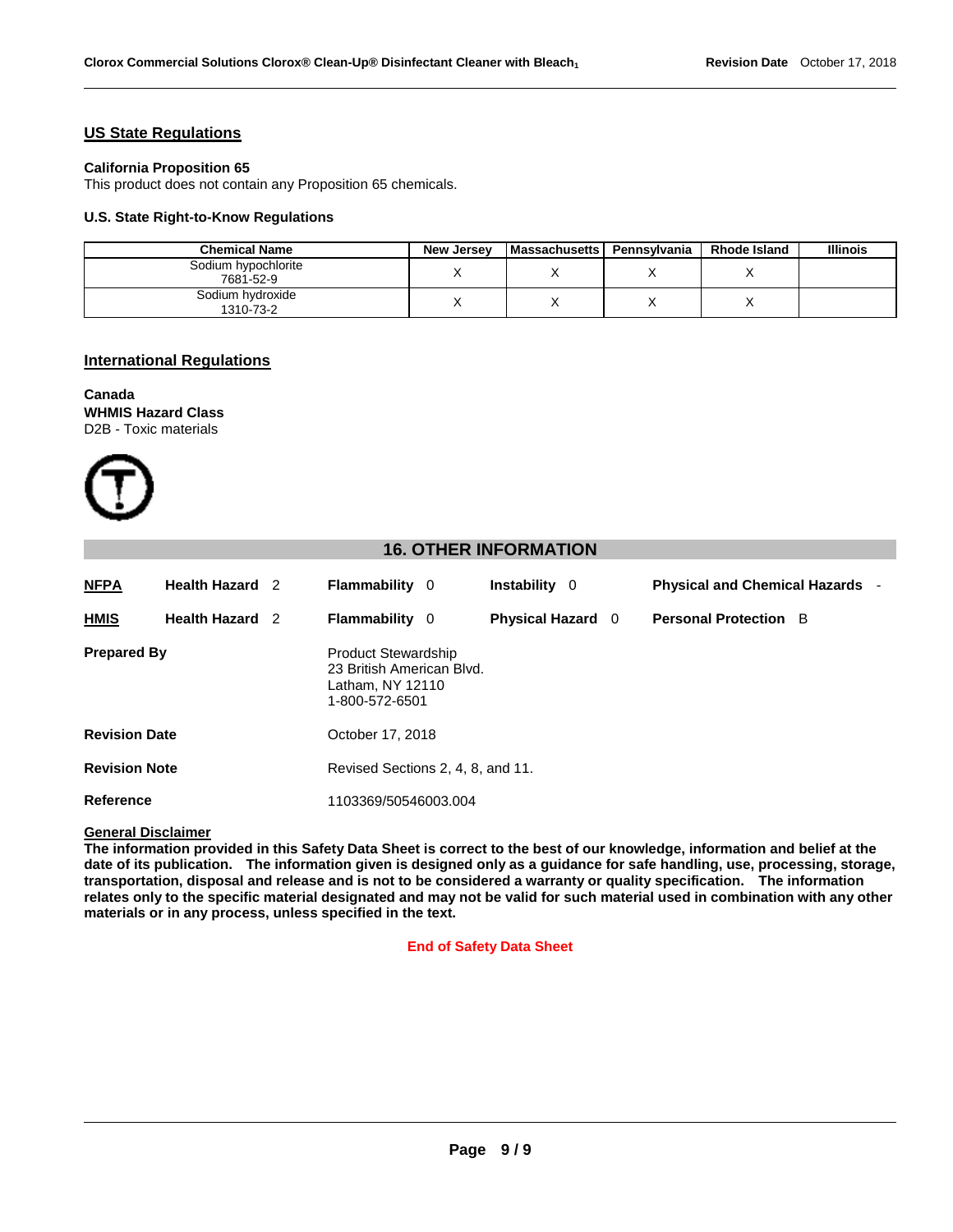

# **HOJA DE DATOS DE SEGURIDAD**

| Fecha de emisión 5 de enero 2015                                                    |                                   | Fecha de revisión 12 de junio 2015                      |                                                                                                                           | Revisión Número 1                                                             |
|-------------------------------------------------------------------------------------|-----------------------------------|---------------------------------------------------------|---------------------------------------------------------------------------------------------------------------------------|-------------------------------------------------------------------------------|
|                                                                                     |                                   |                                                         |                                                                                                                           | 1. IDENTIFICACIÓN/PREPARACIÓN DE LA SUSTANCIA/ Y DE LA COMPAÑÍA/COMPROMISO    |
| Identificador del producto                                                          |                                   |                                                         |                                                                                                                           |                                                                               |
| Nombre del producto                                                                 |                                   | Clean-Up®                                               |                                                                                                                           | Limpiador Desinfectante con Blangueador, Clorox Commercial Solutions® Clorox® |
| Otras formas de identificación                                                      |                                   |                                                         |                                                                                                                           |                                                                               |
| Número de Registro del EPA                                                          |                                   | 67619-17                                                |                                                                                                                           |                                                                               |
|                                                                                     |                                   | Usos recomendados del químico y restricciones de uso    |                                                                                                                           |                                                                               |
| Uso recomendado                                                                     |                                   |                                                         | Rociador limpiador desinfectante con blanqueador                                                                          |                                                                               |
| Restricciones de uso                                                                |                                   | No hay información disponible                           |                                                                                                                           |                                                                               |
|                                                                                     |                                   | Detalles del proveedor de la Hoja de Datos de Seguridad |                                                                                                                           |                                                                               |
| Dirección del Proveedor<br>The Clorox Company<br>1221 Broadway<br>Oakland, CA 94612 |                                   |                                                         |                                                                                                                           |                                                                               |
| Teléfono: 1-510-271-7000                                                            |                                   |                                                         |                                                                                                                           |                                                                               |
|                                                                                     | Número de teléfonos de emergencia |                                                         |                                                                                                                           |                                                                               |
| Números de teléfonos de<br>emergencia:                                              |                                   |                                                         | Para emergencias médicas, llame al: 1-800-446-1014<br>Para emergencias de transporte, llame a Chemtrec al: 1-800-424-9300 |                                                                               |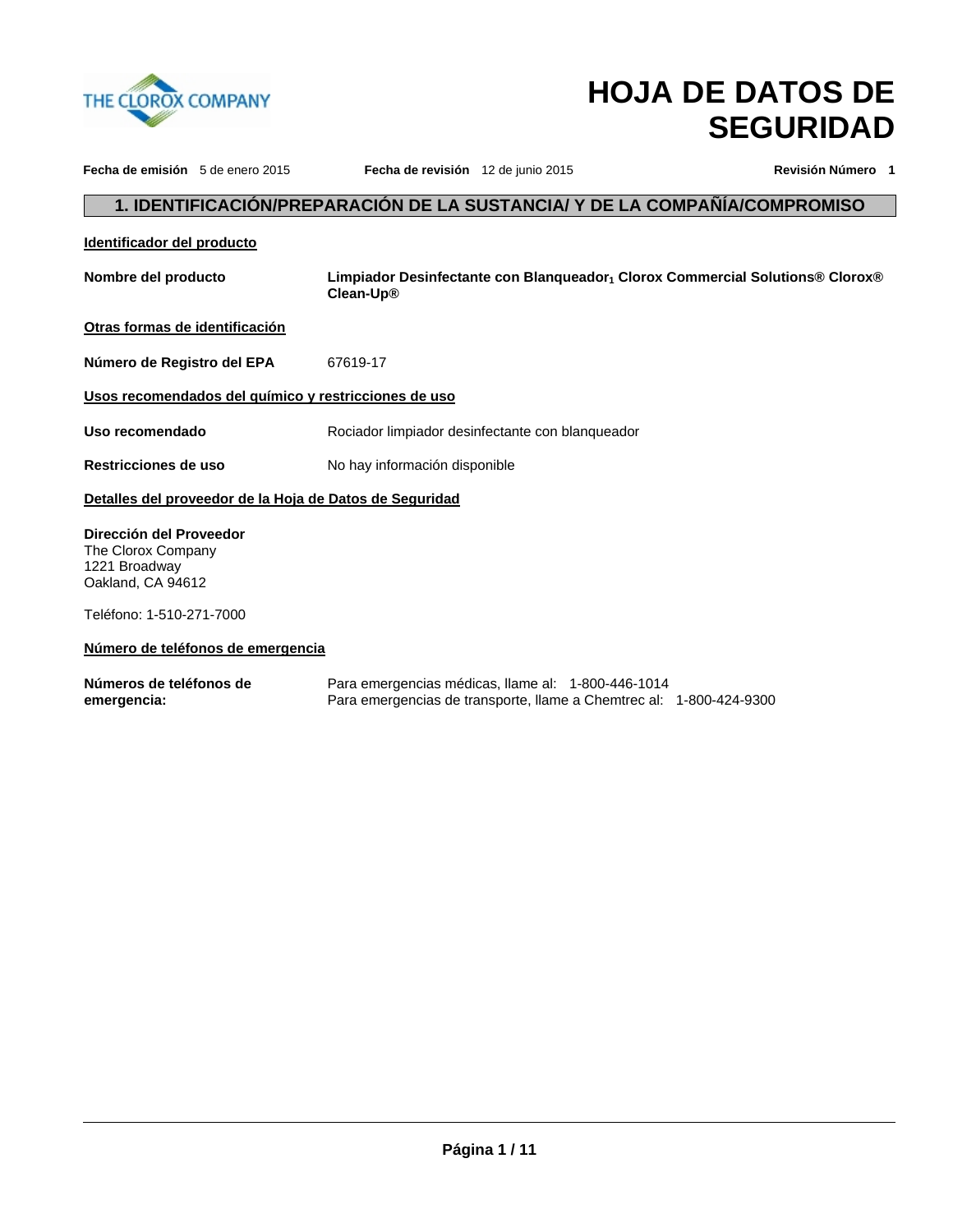#### **2. IDENTIFICACIÓN DE PELIGROS**

#### **Clasificación**

La Norma de Comunicación de Peligros de OSHA de 2012 (29 CFR 1910.1200) considera que este químico es peligroso.

| Corrosión/irritación                                                  | `atanoria           |
|-----------------------------------------------------------------------|---------------------|
| de la pie                                                             | הוונ                |
| Grave daño<br>∘ oios<br>los<br>,/irritacior<br>los<br>de.<br>DS/<br>a | ^ ^<br><b>uoria</b> |

#### **Elementos de la etiqueta GHS, incluyendo las declaraciones cautelares**

#### **Datos Generales de Emergencias**

| Palabra de señalización                                                                           | Advertencia          |         |      |                              |
|---------------------------------------------------------------------------------------------------|----------------------|---------|------|------------------------------|
| Declaraciones de peligro<br>Causa irritación leve de la piel<br>Causa irritación grave a los ojos |                      |         |      |                              |
| $\langle \, ! \, \rangle$                                                                         |                      |         |      |                              |
| Claro, amarillo pálido<br>Apariencia                                                              | <b>Estado físico</b> | Líquido | Olor | Cítrico, herbal, blanqueador |

#### **Declaraciones cautelares - Prevención**

Lávese bien las manos y cualquier parte de la piel que haya sido expuesta después de manejar el producto. Use protección para los ojos/cara tal como gafas de seguridad.

#### **Declaraciones cautelares – Respuesta**

Si cae en los ojos: Enjuague los ojos cuidadosamente con agua por varios minutos. Quítese los lente de contacto, si los tiene y es fácil hacerlo. Continúe enjuagando los ojos si la irritación persiste. Obtenga consejo/atención médica. Si ocurre irritación a la piel, busque atención médica.

#### **Declaraciones cautelares - Almacenamiento**

Ninguna

#### **Declaraciones cautelares- Disposición**

Ninguna.

#### **Peligros no clasificados (HNOC)**

Las siguientes condiciones médicas pueden ser agravadas por exposición a altas concentraciones de vapor o neblina: condiciones cardíacas o problemas respiratorios crónicos tal como asma, enfisema, o enfermedad obstructiva de pulmón.

#### **Toxicidad desconocida**

0.08% de la mezcla consiste de ingredientes de toxicidad desconocida.

#### **Otra información**

Tóxico a los organismos acuáticos con efectos duraderos a largo plazo.

#### **Interacciones con otros químicos**

Reacciona con otros químicos de uso doméstico, tal como productos que contienen amonio, limpiadores de inodoros, removedores de óxido y ácidos produciendo gases peligrosos, tales como cloro y otros compuestos con cloro.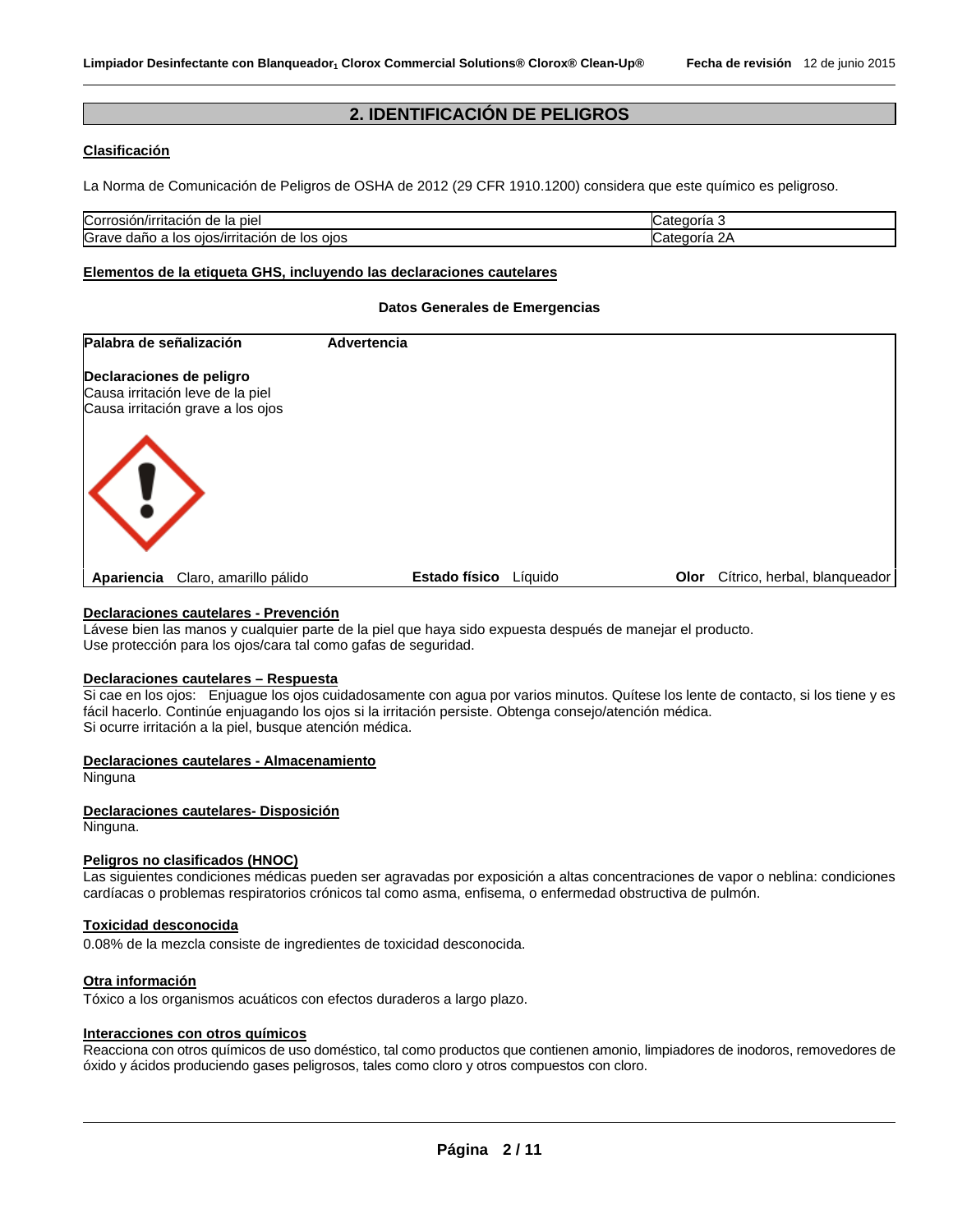## **3. COMPOSICIÓN/INFORMACIÓN DE INGREDIENTES**

| Nombre químico          | <b>CAS-No</b>         | %<br><b>Peso</b> | Secreto comercial |
|-------------------------|-----------------------|------------------|-------------------|
| Hipoclorito<br>de sodio | 7681-52-9             |                  |                   |
| Hidróxido de sodio      | 1310-7<br>70c<br>ے-ت∵ | U.               |                   |

\* El porcentaje exacto (concentración) del compuesto no es divulgado por ser un secreto comercial.

#### **4. MEDIDAS DE PRIMEROS AUXILIOS**

| Medidas de primeros auxilios              |                                                                                                                                                                                                                                                                                                                                                                       |
|-------------------------------------------|-----------------------------------------------------------------------------------------------------------------------------------------------------------------------------------------------------------------------------------------------------------------------------------------------------------------------------------------------------------------------|
| Consejo general                           | Muestre esta hoja de datos de seguridad al médico que lo atienda.                                                                                                                                                                                                                                                                                                     |
| Contacto con los ojos                     | Enjuáguese los ojos inmediatamente con bastante agua, incluyendo debajo de los párpados,<br>por lo menos por 15 minutos. Quítese los lentes de contacto, si los tiene y es fácil hacerlo.<br>Continúe enjuagando los ojos. Mantenga los ojos bien abiertos mientras los enjuaga. No<br>frote el área afectada. Obtenga atención médica si surge y persiste irritación |
| Contacto con la piel                      | Quítese la ropa contaminada. Enjuague la piel inmediatamente con bastante agua por unos<br>15 a 20 minutos. Si surge y persiste irritación, llame a un médico                                                                                                                                                                                                         |
| Inhalación                                | Salga al aire fresco. Si la respiración se ve afectada, llame a un médico.                                                                                                                                                                                                                                                                                            |
| Ingestión                                 | Llame al centro de control de veneno inmediatamente. Haga que la persona afectada tome<br>un vaso de agua a sorbos si puede tragar. NO induzca el vómito a menos que el médico o el<br>centro de control de venenos le indiquen que lo haga.                                                                                                                          |
| Protección a los socorristas              | Evitar contacto con la piel, ojos y ropa. Usar equipo de protección personal según se<br>requiera. Usar ropa de protección personal (vea la sección 8).                                                                                                                                                                                                               |
|                                           | Los síntomas y efectos más importantes, tanto agudos inmediatos como retardados                                                                                                                                                                                                                                                                                       |
| Los síntomas y efectos más<br>importantes | Ardor e irritación de los ojos                                                                                                                                                                                                                                                                                                                                        |
|                                           | Indicación de cualquier atención médica y tratamiento especial necesario inmediatamente                                                                                                                                                                                                                                                                               |
| Nota al médico                            | El tratamiento debe ser sintomático                                                                                                                                                                                                                                                                                                                                   |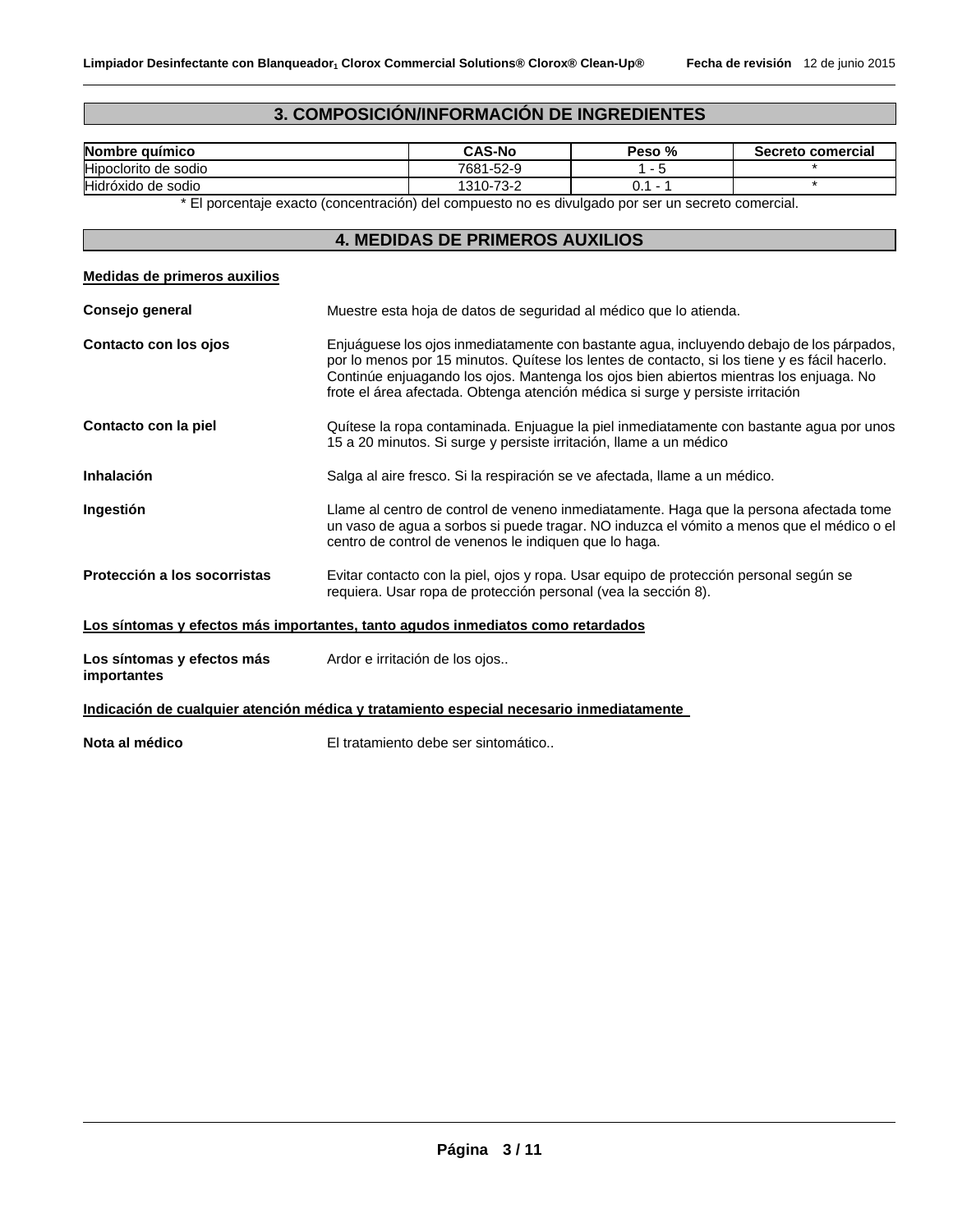#### **5. MEDIDAS CONTRA INCENDIOS**

#### **Medios de extinción apropiados**

Emplee las medidas de extinción apropiadas a las circunstancias locales y al ámbito donde se encuentra.

#### **Medios de extinción no apropiados**

ADVERTENCIA: El uso de rociadores de agua para apagar un incendio puede ser un método ineficiente.

#### **Peligros específicos que surgen del químico**

No hay información disponible.

#### **Datos de explosión**

**Sensibilidad al impacto mecánico** Ninguna.

**Sensibilidad a la descarga estática** Ninguna.

#### **Equipo de protección y precauciones para los bomberos**

Al igual que en cualquier incendio, use aparatos respiratorios autónomos por demanda de presión (MSHA/NIOSH aprobado o equivalente), y todo el equipo de protección necesario.

#### **6. MEDIDAS PARA DERRAMES ACCIDENTALES**

**Precauciones personales, equipo de protección y procedimientos de emergencia** 

| <b>Precauciones personales</b>                  | Evite el contacto con los ojos, piel, y ropa. Use equipo de protección personal según sea<br>necesario.                                                                                                                                                                                                         |  |
|-------------------------------------------------|-----------------------------------------------------------------------------------------------------------------------------------------------------------------------------------------------------------------------------------------------------------------------------------------------------------------|--|
| Otra información                                | Consulte las medidas de protección indicadas en las Secciones 7 y 8.                                                                                                                                                                                                                                            |  |
| <b>Precauciones ambientales</b>                 |                                                                                                                                                                                                                                                                                                                 |  |
| <b>Precauciones ambientales</b>                 | Vea la Sección 12 para información ecológica.                                                                                                                                                                                                                                                                   |  |
| Métodos y materiales para contención y limpieza |                                                                                                                                                                                                                                                                                                                 |  |
| Métodos de contención                           | Prevenir más fugas o derrames si es seguro hacerlo                                                                                                                                                                                                                                                              |  |
| Métodos de limpieza                             | El producto derramado se debe absorber y poner en recipientes. El residuo que quede se<br>debe lavar y desechar en la alcantarilla sanitaria. Antes de hacerlo, contacte a la instalación<br>de tratamiento sanitario para confirmar que tienen la capacidad para procesar el material que<br>se va a desechar. |  |

#### **7. MANEJO Y ALMACENAMIENTO**

## **Precauciones para el manejo seguro Manejo** Maneje el producto de acuerdo con las buenas prácticas de seguridad e higiene industrial Evite el contacto con la piel, ojos, y ropa. No coma, beba, o fume cuando use este producto. **Condiciones para el almacenaje seguro, incluyendo cualquier incompatibilidad Almacenamiento** Almacene los envases o recipientes cerrados firmemente en un lugar seco, fresco y bien ventilado. **Productos no compatibles** Productos que contienen amonio, limpiadores de inodoros, removedores de óxido, y ácidos.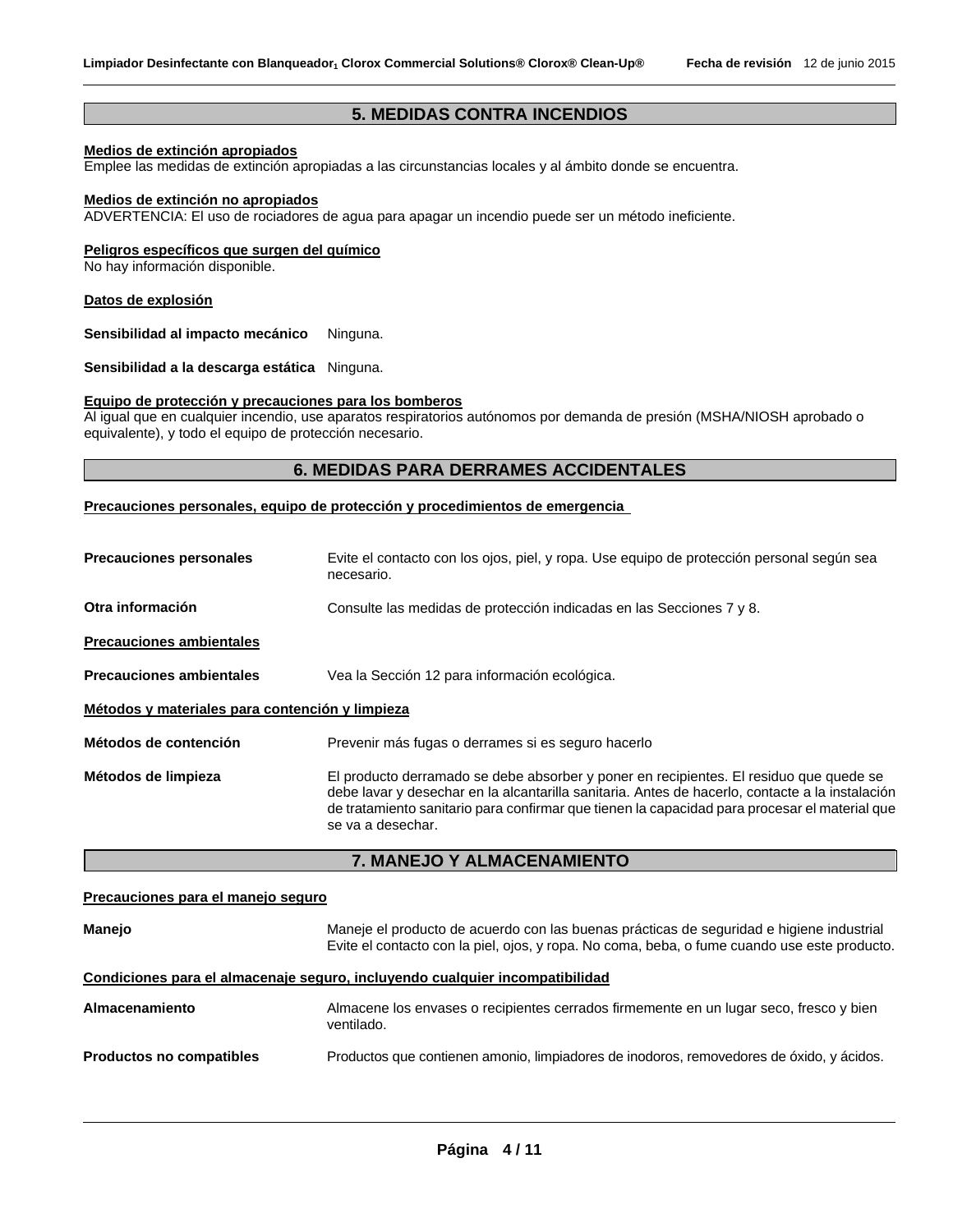#### **8. CONTROLES DE EXPOSICIÓN Y PROTECCIÓN PERSONAL**

#### **Parámetros de control**

#### **Lineamientos de exposición**

| Nombre químico                  | <b>ACGIH TLV</b>                   | <b>OSHA PEL</b>         | <b>NIOSH IDLH</b>                                       |
|---------------------------------|------------------------------------|-------------------------|---------------------------------------------------------|
| Hidróxido de sodio<br>1310-73-2 | Umbral máximo: 2 mg/m <sup>3</sup> | TWA: $2 \text{ mg/m}^3$ | IDLH 10 mg/m <sup>3</sup><br>Límite 2 mg/m <sup>3</sup> |
| Hidróxido de sodio<br>7681-52-9 | Ninguno                            | Ninguno                 | Ninguno                                                 |

*ACGIH TLV: American Conference of Governmental Industrial Hygienists - Threshold Limit Value (Conferencia Americana de Higienistas Industriales Gubernamentales – Valor Umbral Límite). OSHA PEL: Occupational Safety and Health Administration - Permissible Exposure Limits. NIOSH IDLH: Immediately Dangerous to Life or Health (Administración de Higiene y Salud Ocupacional – Límites Aceptables de Exposición.NIOSHIDLH: Peligro Inmediato a la Vida y Salud)* 

#### **Controles de ingeniería apropiados**

| Medidas de ingeniería              | <b>Duchas</b><br>Estaciones para el lavado de ojos<br>Sistemas de ventilación                                                                                                                                                                                                                                                                         |
|------------------------------------|-------------------------------------------------------------------------------------------------------------------------------------------------------------------------------------------------------------------------------------------------------------------------------------------------------------------------------------------------------|
|                                    | Medidas de protección individual, tal como equipo de protección personal                                                                                                                                                                                                                                                                              |
| Protección de la cara/ojos         | Si existe la posibilidad de salpicaduras: Use gafas de seguridad con protectores laterales. No<br>se requiere ninguna para uso por el consumidor.                                                                                                                                                                                                     |
| Protección de la piel y del cuerpo | Use guantes y ropa de protección.                                                                                                                                                                                                                                                                                                                     |
| Protección respiratoria            | Si se exceden los límites de exposición o si ocurre irritación, se debe usar la protección<br>respiratoria aprobada por NIOSH/MSHA. Es posible que se requiera respiradores de<br>demanda aire a presión positiva para altas concentraciones de contaminantes aéreos. La<br>protección respiratoria debe cumplir con los reglamentos locales vigentes |
| Medidas de higiene                 | Quítese y lave la ropa contaminada antes de volverla a usar. Evite el contacto con la piel,<br>ojos y ropa. No coma, beba, o fume cuando use este producto                                                                                                                                                                                            |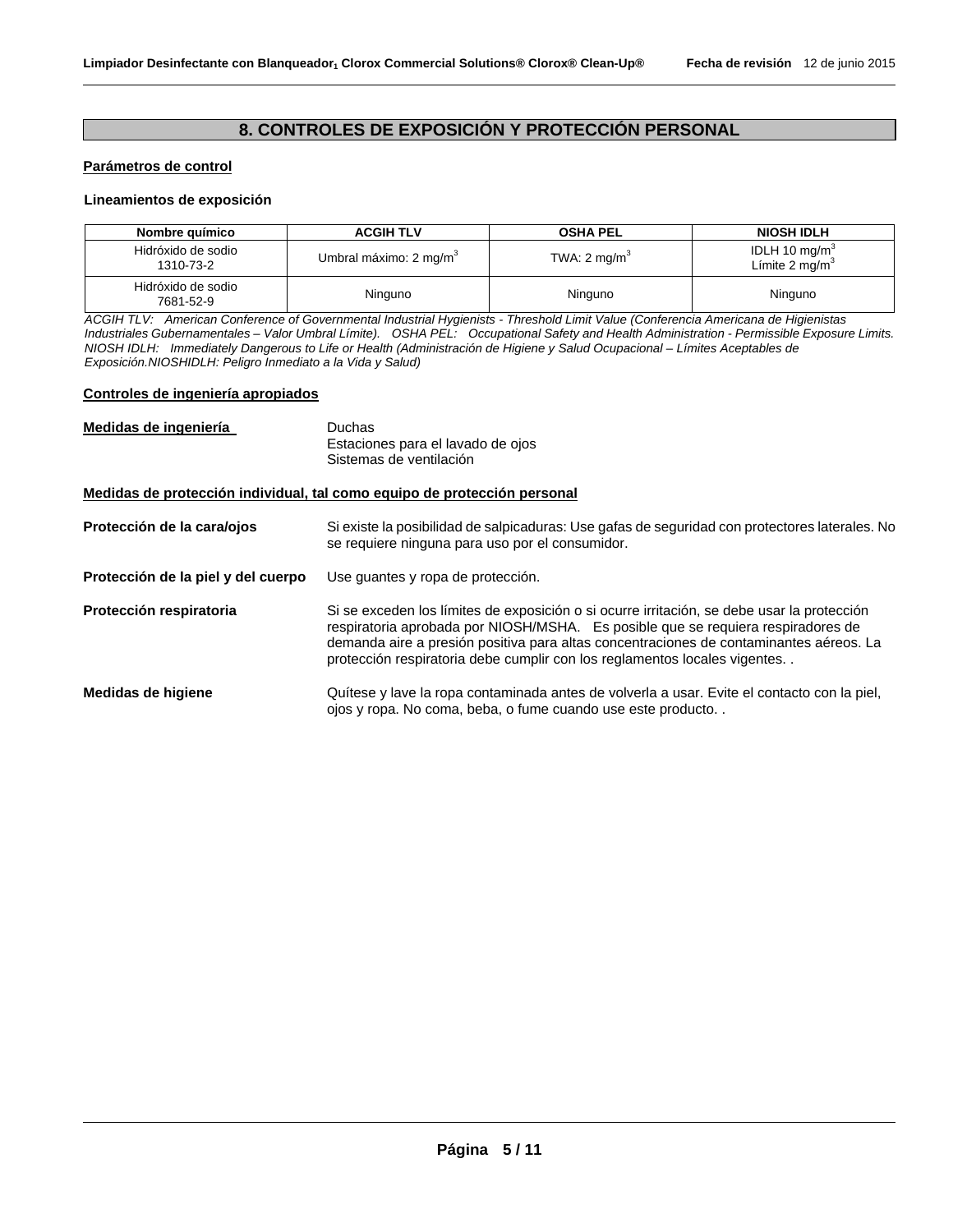#### **9. PROPIEDADES FÍSICAS Y QUÍMICAS**

#### **Propiedades físicas y químicas**

| <b>Estado físico</b><br>Líauido<br>Apariencia<br>Olor<br>Claro<br>Color<br>Amarillo pálido<br>Umbral olfativo | Cítrico, herbal, blangueador<br>No hay información<br>disponible |
|---------------------------------------------------------------------------------------------------------------|------------------------------------------------------------------|
|---------------------------------------------------------------------------------------------------------------|------------------------------------------------------------------|

**Punto de fusión/congelamiento** No hay información disponible Ninguno conocido **Punto/rango de ebullición** No hay información disponible Ninguno conocido **Punto de ignición No es inflamable Ninguno conocido Ninguno conocido Tasa de evaporación** No hay información disponible Ninguno conocido **Inflamabilidad (sólido, gas)** No hay información disponible Ninguno conocido **Límites de inflamabilidad en aire Presión de vapor** No hay información disponible Ninguno conocido **Densidad de vapor** No hay información disponible Ninguno conocido **Gravedad específica** ~1.03 Ninguno conocido **Solubilidad en agua** Soluble en agua Ninguno conocido Ninguno conocido **Solubilidad en otros solventes** No hay información disponible Ninguno conocido **Coeficiente de partición: n-octanol/agua Temperatura de auto-ignición** No hay información disponible Ninguno conocido **Temperatura de descomposición** No hay información disponible **Ninguno conocido**<br>**Viscosidad cinética** No hay información disponible Ninguno conocido **Viscosidad dinámica** No hay información disponible Ninguno conocido **Propiedades de explosión** No es explosivo

**Otra información Punto de reblandecimiento** <br>
No hay información disponible<br>
No hay información disponible **Distribución granulométrica** No hay información disponible

# **Propiedad Valores Comentarios/Método pH 12.4 – 12.8** Ninguno conocido **Límite superior de inflamabilidad** No hay información disponible Ninguno conocido **Límite inferior de inflamabilidad** No hay información disponible Ninguno conocido No hay información disponible Ninguno conocido

No hay información disponible Ninguno conocido **Propiedades de oxidación** No hay información disponible

No hay información disponible **Granulometría** No hay información disponible

#### **10. ESTABILIDAD Y REACTIVIDAD**

#### **Reactividad**

Reacciona con otros químicos de uso doméstico tales como productos que contienen amonio, limpiadores de inodoros, removedores de óxido y ácidos produciendo gases peligrosos, tales como cloro y otros compuestos que tienen cloro.

#### **Estabilidad química**

Estable bajo las condiciones de almacenamiento recomendadas.

#### **Posibilidad de reacciones peligrosas**

Ninguna bajo empleo normal.

#### **Condiciones que se deben evitar**

Ninguna conocida en base a la información provista.

#### **Materiales incompatibles**

Productos que contienen amonio, limpiadores de inodoros, removedores de óxidos y ácidos.

#### **Productos de descomposición peligrosos**

Ninguno conocido en base a la información provista.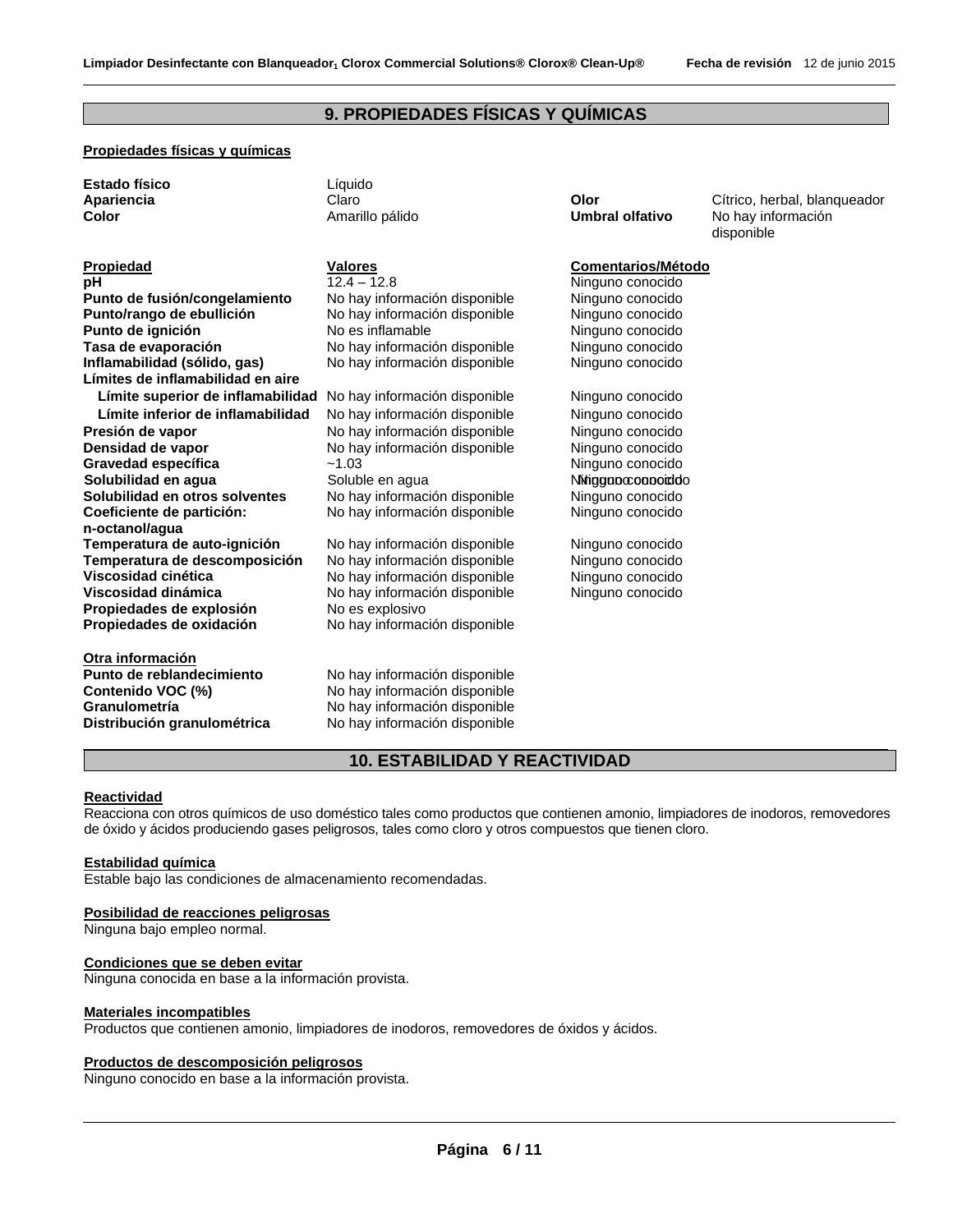#### **11. INFORMACIÓN TOXICOLÓGICA**

#### **Información sobre las posibles vías de exposición**

| Información del producto |                                                                                                                 |
|--------------------------|-----------------------------------------------------------------------------------------------------------------|
| <b>Inhalación</b>        | La exposición al vapor o neblina puede irritar el tracto respiratorio.                                          |
| Contacto con los ojos    | Puede causar irritación a los ojos.                                                                             |
| Contacto con la piel     | El contacto prolongado puede causar irritación                                                                  |
| Ingestión                | La ingestión puede causar irritación a las membranas mucosas y al tracto gastrointestinal,<br>nausea y diarrea. |

#### **Información de los componentes**

| Nombre auímico                    | LD50 Oral         | LD50 Dermal           | <b>LC50 Inhalación</b> |
|-----------------------------------|-------------------|-----------------------|------------------------|
| Hipoclorito de sodio<br>7681-52-9 | 8200 mg/kg (Rata) | >10000 mg/kg (Conejo) |                        |
| Hidróxido de sodio<br>1310=73-2   |                   | 1350 mg/kg (Conejo)   |                        |

#### **Información sobre los efectos toxicológicos**

Síntomas **Solutions** Puede enrojecer los ojos y hacerlos llorar.

#### **Efectos inmediatos y retardados y efectos crónicos causados por exposición a corto y largo plazo**

Sensibilización **No hay información disponible.** 

Efectos mutagénicos **No hay información disponible.**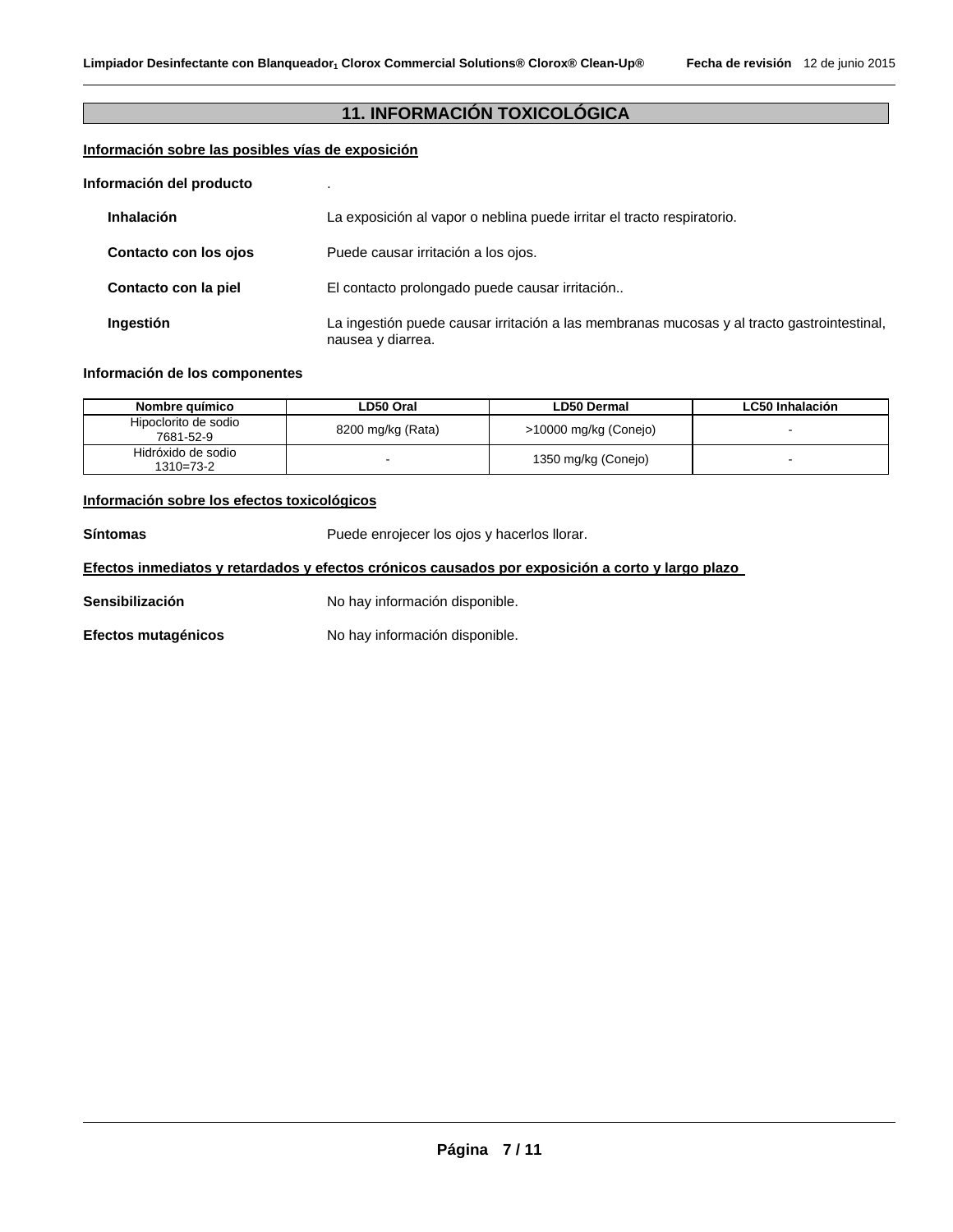**Carcinogenicidad** La tabla a continuación indica si las agencias indicadas han incluido a algún ingrediente como un carcinógeno.

| Nombre químico                                                                                             | ACGIH | <b>IARC</b> | <b>NTP</b> | <b>OSHA</b> |
|------------------------------------------------------------------------------------------------------------|-------|-------------|------------|-------------|
| Hipoclorito de sodio<br>7681-52-9                                                                          |       | Grupo 3     |            |             |
| IARC (International Agency for Research on Cancer) (Agencia Internacional para Investigación sobre Cáncer) |       |             |            |             |
| (Grupo 3 – No clasificable como carcinógeno a los humanos)                                                 |       |             |            |             |

| Toxicidad para la reproducción                                                           | No hay información disponible.                                                                                                          |
|------------------------------------------------------------------------------------------|-----------------------------------------------------------------------------------------------------------------------------------------|
| STOT - exposición única                                                                  | No hay información disponible.                                                                                                          |
| STOT - exposición repetitiva<br><b>Toxicidad crónica</b><br>Efectos en órganos objetivos | No hay información disponible.<br>Potencial carcinógeno desconocido.<br>Aparato respiratorio, ojos, piel, tracto gastrointestinal (GI). |
| Peligro por aspiración                                                                   | No hay información disponible.                                                                                                          |

#### **Valores numéricos de toxicidad – Información del producto**

**Los siguientes valores han sido calculados en base al capítulo 3.1 del documento GHS** No procede

#### **12. INFORMACIÓN ECOLÓGICA**

#### **Ecotoxicidad**

Tóxico a los organismos acuáticos con efectos duraderos.

#### **Persistencia y degradación**

No hay información disponible.

#### **Bioacumulación**

No hay información disponible.

#### **Otros efectos adversos**

No hay información disponible.

#### **13. CONSIDERACIONES DE DISPOSICIÓN**

#### **Métodos de disposición**

Deseche el producto de acuerdo con todos los reglamentos federales, estatales y locales aplicables

#### **Envases contaminados**

No vuelva a usar los envases vacíos. Deséchelos de acuerdo con todas las leyes federales, estatales y locales aplicables.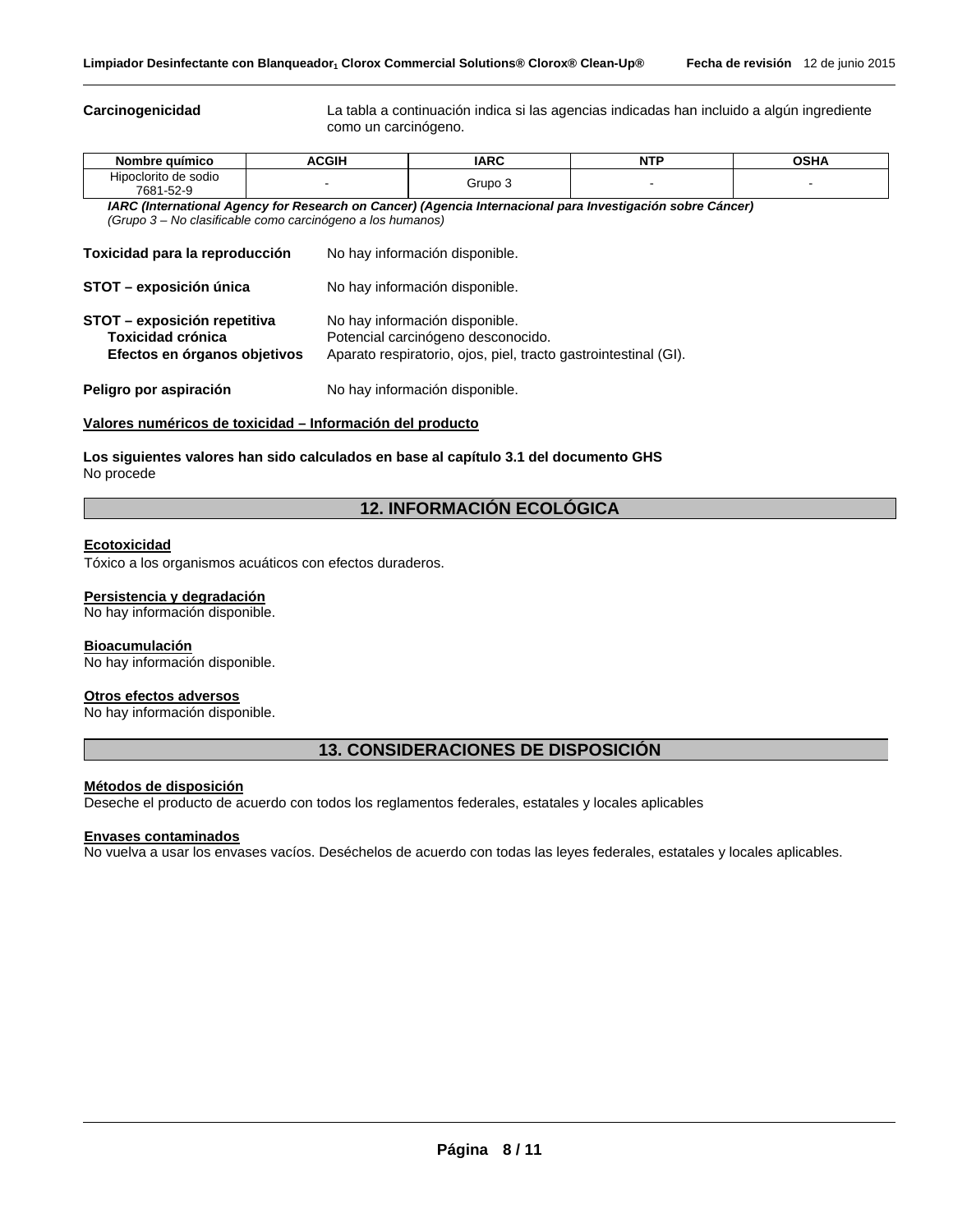| <b>14. INFORMACIÓN SOBRE TRANSPORTE</b> |                                                                                                              |  |
|-----------------------------------------|--------------------------------------------------------------------------------------------------------------|--|
| <b>DOT</b>                              | No tiene restricciones.                                                                                      |  |
| <b>TDG</b>                              | No tiene restricciones para transporte por carretera o ferrocarril.                                          |  |
| <b>ICAO (OACI)</b>                      | Sin restricciones según la Disposición Especial A197, Exención de Sustancias Peligrosas al<br>Medioambiente. |  |
| <b>IATA (AIAV)</b>                      | Sin restricciones según la Disposición Especial A197, Exención de Sustancias Peligrosas al<br>Medioambiente. |  |
| <b>IMDG/IMO</b>                         | Sin restricciones, según el Código 2.10.2.7, Exención de Contaminantes Marinos.                              |  |
|                                         | <b>15. INFORMACIÓN REGLAMENTARIA</b>                                                                         |  |

#### **Inventarios químicos**

| <b>TSCA</b>     | Todos los componentes de este producto están en el inventario de TSCA 8(b) o están   |
|-----------------|--------------------------------------------------------------------------------------|
| <b>DSL/NDSL</b> | exentos de estar en la lista.<br>Todos los componentes están en el DSL o en el NDSL. |

**TSCA** - United States Toxic Substances Control Act Section 8(b) Inventory (Ley de Control de Sustancias Tóxicas de Estados Unidos, Sección 8) **DSL/NDSL** - Canadian Domestic Substances List/Non-Domestic Substances List (Lista Canadiense de Sustancias Domésticas/No Domésticas)

#### **Reglamentos Federales de EE.UU.**

#### **SARA 313**

Sección 313 del Título III de SARA (Superfund Amendments and Reauthorization Act of 1986). Este producto no contiene ningún químico sujeto a los requisitos de reportar de acuerdo con la Ley y el Título 40 del Código de Reglamentos Federales, Parte 372

| SARA 311/312 Categorías de peligro         |     |
|--------------------------------------------|-----|
| Peligro agudo a la salud                   | Sí  |
| Peligro crónico a la salud                 | Nο  |
| Peligro de incendio                        | No. |
| Peligro de liberación repentina de presión | No. |
| Peligro reactivo                           | No. |

#### **Ley de Agua Limpia**

Este producto contiene las siguientes sustancias que son contaminantes regulados en virtud de la Ley de Agua Limpia (40 CFRC 122.21 y 40 CFR 122.42)

| Nombre químico                    | <b>CWA-Cantidades</b><br><b>Reportables</b> | <b>CWA-Contaminantes</b><br><b>Tóxicos</b> | <b>CWA-Contaminantes</b><br><b>Prioritarios</b> | <b>CWA – Sustancias</b><br>Peligrosas |
|-----------------------------------|---------------------------------------------|--------------------------------------------|-------------------------------------------------|---------------------------------------|
| Hipoclorito de sodio<br>7681-52-9 | 100 <sub>lb</sub>                           |                                            |                                                 |                                       |
| Hidróxido de sodio<br>1310-73-2   | 1000 lb                                     |                                            |                                                 |                                       |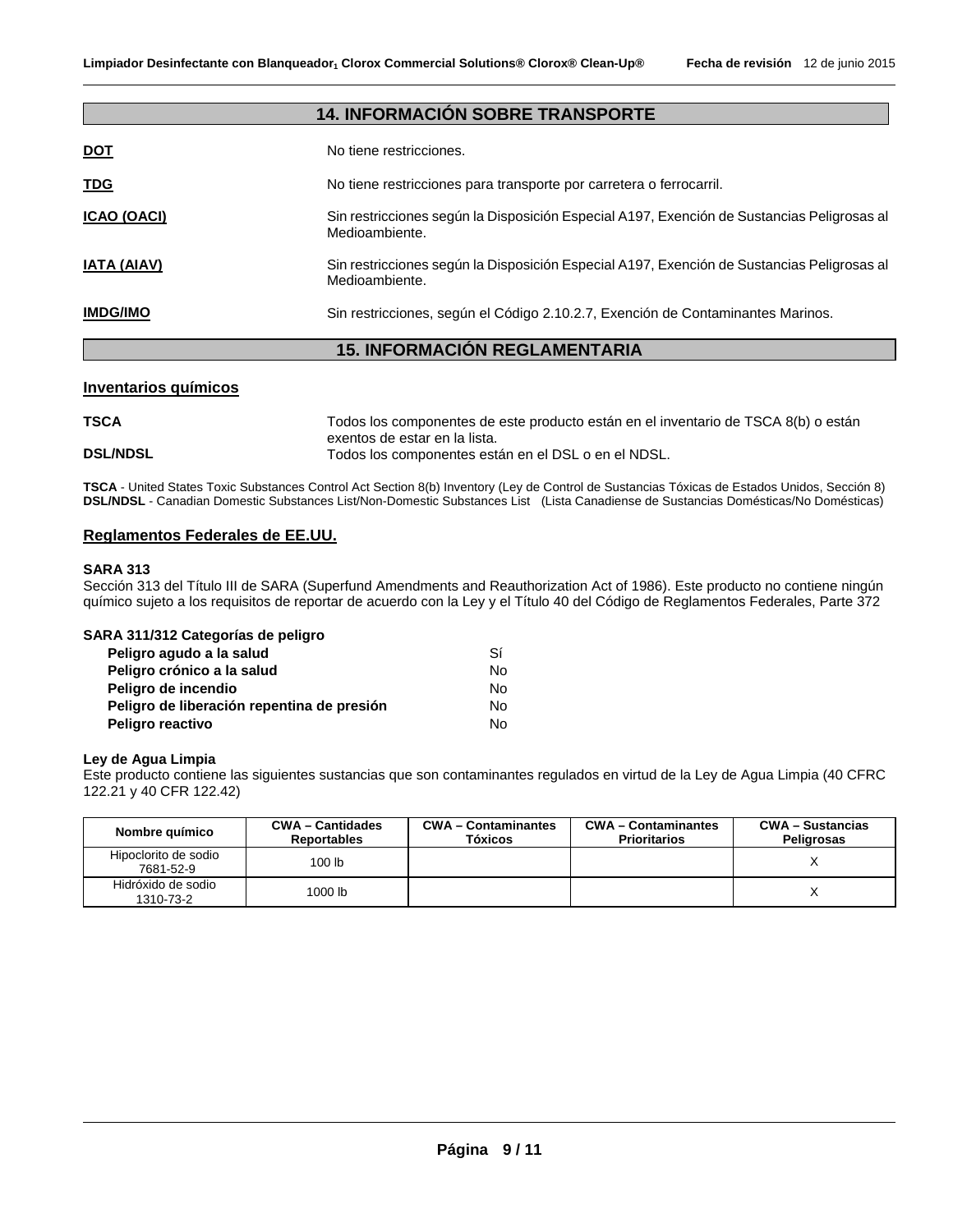#### **CERCLA**

Este material, según ha sido suministrado, contiene una o más sustancias reguladas como sustancia peligrosa bajo la Ley de Respuesta Comprensiva Ambiental Compensación y Responsabilidad (CERCLA Comprehensive Environmental Response and Liabiliy Act) (40 CFR 302)

| Nombre químico                    | <b>RQ de Sustancias Sumamente</b><br><b>RQ de Sustancias Peligrosas</b><br>Peligrosas |                          | RQ                                         |  |
|-----------------------------------|---------------------------------------------------------------------------------------|--------------------------|--------------------------------------------|--|
| Hipoclorito de sodio<br>7681-52-9 | 100 lb                                                                                | $\overline{\phantom{a}}$ | RQ 100 lb RQ final<br>RQ 45.4 kg RQ final  |  |
| Hidróxido de sodio<br>1310-73-2   | 1000 lb                                                                               | $\overline{\phantom{0}}$ | RQ 1000 lb RQ final<br>RQ 45.4 kg RQ final |  |

#### **Declaración del EPA**

Este químico es un pesticida registrado con la Agencia de Protección Ambiental (EPA: Environmental Protection Agency) y está sujeto a ciertos requisitos de etiquetado bajo la ley federal de pesticidas. Estos requisitos varían de los criterios de clasificación e información de peligro requerido para las hojas de datos de seguridad y para las etiquetas en el lugar de trabajo de los químicos que no son pesticidas. A continuación se indica la información de peligro requerida en la etiqueta del pesticida.

**ADVERTENCIA: IRRITANTE A LOS OJOS Y LA PIEL.** Causa daño considerable pero temporal a los ojos. Evite que caiga en los ojos o en la piel. Use gafas protectoras para los ojos. Lávese muy bien con agua y jabón después de manejar el producto y antes de comer, beber, masticar chicle, o usar tabaco. Peligroso si se ingiere. Para la piel sensitiva o uso prolongado, use guantes. Los vapores pueden ser irritantes. Evite respirar los vapores por mucho tiempo. Use el producto solamente en áreas bien ventiladas. **No se recomienda su uso por personas con condiciones cardíacas o problemas respiratorios crónicos tal como asma, enfisema o enfermedad obstructiva de pulmón**.

#### **Reglamentos Estatales de EE.UU**

#### **Proposición 65 de California**

Este producto no contiene ninguno de los químicos considerados en la Proposición 65.

#### **Reglamentos de Estados Unidos sobre el Derecho de Saber**

| Nombre guímico                    | Nueva Jersey | <b>Massachusetts</b> | Pensilvania | <b>Rhode Island</b> | <b>Illinois</b> |
|-----------------------------------|--------------|----------------------|-------------|---------------------|-----------------|
| Hipoclorito de sodio<br>7681-52-9 |              |                      |             |                     |                 |
| Hidróxido de sodio<br>1310-73-2   |              |                      |             | ́                   |                 |

#### **Reglamentos Internacionales**

**Canadá Categoría de peligro de WHMIS**  D2B – Materiales tóxicos



#### **16. INFORMACIÓN ADICIONAL**